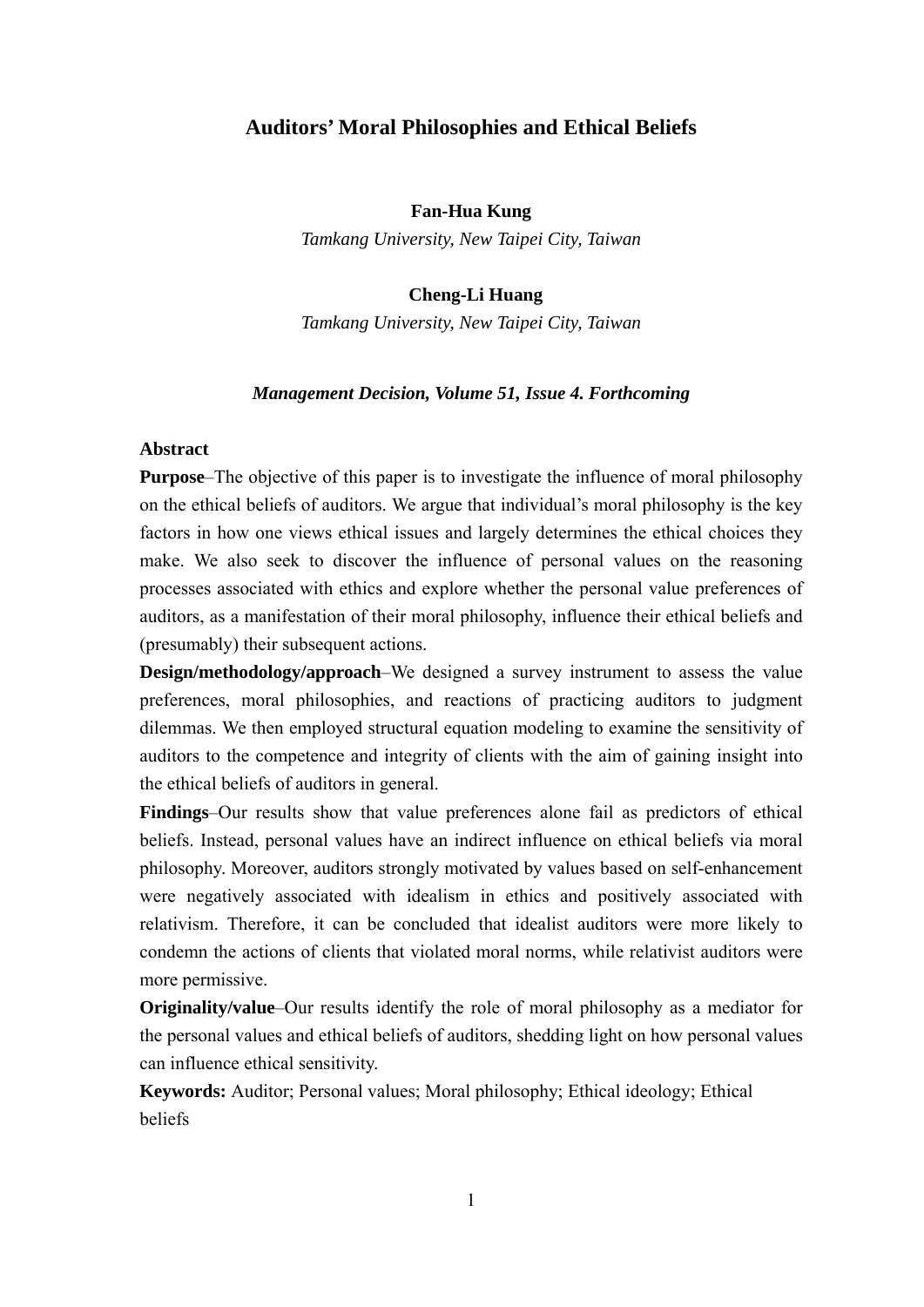# **Introduction**

A spate of corporate scandals in recent years has raised public awareness regarding the ethical decisions faced by auditors. Audit failures have attracted wide publicity and tarnished the reputation of the profession, dissolving the respect and trust previously bestowed upon auditors. Despite the numerous regulations that have been established to prevent or halt unethical activities, fraudulent conduct continues to make its way into the corporate sphere. However, stringent regulation is not the only means to resolve this problem. Auditors play the role of gatekeepers in monitoring decision-relevant information and are obliged to fulfill their responsibilities in a professional manner (Cohen, Pant and Sharp, 1996; Satava, Caldwell and Richards, 2006). Cohen and Pant (1991) asserted that it is imperative that auditors align their actions with the highest ethical standards.

 Most cases involving manager-auditor collusion stem from a conflict of interest (Moore and Scott, 1989; Baiman, Evans and Nagarajan, 1991). Rather than safeguarding the interests of stakeholders, auditors occasionally make compromises and fail to fulfill their obligation to remain objective in their assessment and honest in their reporting (Cullinan, 2004; Miller and Bahnson, 2004). Somewhere within this process, auditors disregard the two most important qualities: independence and objectivity. Such actions have resulted in tremendous costs affecting the auditing profession, the capital market, and society as a whole.

Regulating the auditing profession by means of a clenched fist would function (at best) as a warning. The real determinants in (un)ethical behavior are the ethical beliefs held by individual auditors. Only when auditors are correctly positioned on the scale of ethics will their conduct be ethically appropriate. When one's moral compass has gone askew, no legislation is powerful enough to prevent misdeeds. In other words, a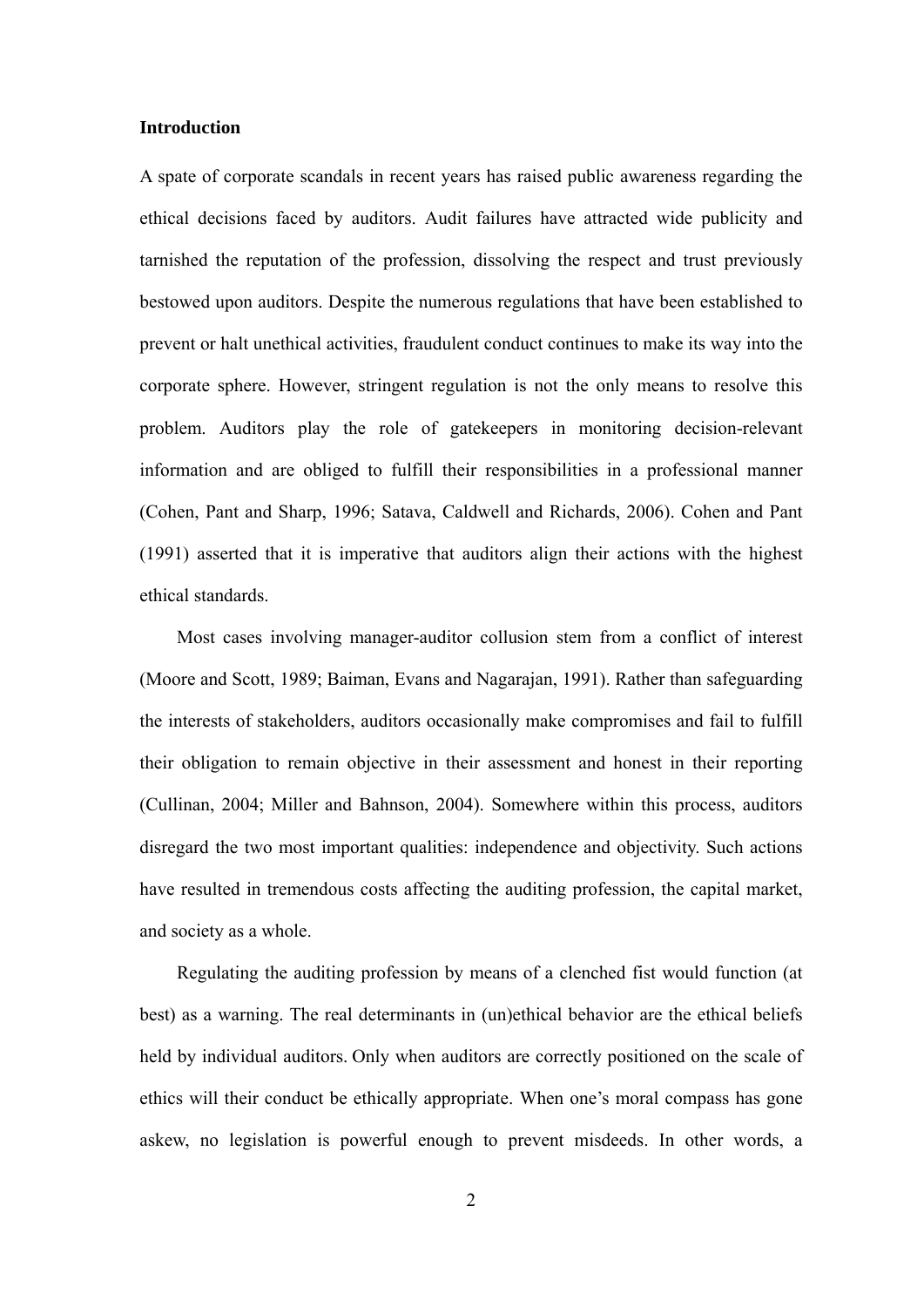strengthening of regulations is insufficient to prevent corporate transgressions. The ethical code of individuals represents the last line of defense.

The objective of this paper is to investigate the influence of moral philosophy on the ethical beliefs of auditors. We argue that individual's moral philosophy is the key factors in how one views ethical issues and largely determines the ethical choices they make. We also seek to discover the influence of personal values on the reasoning processes associated with ethics and explore whether the personal value preferences of auditors, as a manifestation of their moral philosophy, influence their ethical beliefs and (presumably) their subsequent actions.

Rest (1986) proposed a four-component model of ethical decision-making involving the recognition of moral issues, ethical judgment, behavior intentions, and ethical behavior. This widely accepted model provides a framework for ethical reasoning processes in the context of business (Cohen et al., 1996). It was incorporated in the model of Hunt and Vitell (1993) and the issue-contingent model proposed by Jones (1991). Hunt and Vitell (1993) pointed out that one's moral philosophy plays a dominant role in making ethical decisions. Thus, the moral sensibility of auditors is a key element in an integrated model of ethical reasoning, which largely determines their sensitivity to the ethically questionable practices of their clients (Shafer, Morris and Ketchand, 2001; Jones, Massey and Thorne, 2003).

The Hunt-Vitell model and Ferrelland and Gresham's (1985) ethical decision-making model consider personal values as antecedents to a more general moral outlook with the power to influence the reasoning processes associated with the evaluation of ethical issues. As demonstrated extensively in the literature related to ethical decision-making in a business context, personal values also play an influential role in perceived moral intensity (Shafer et al., 2001; Steenhaut and Van Kenhove, 2006; Shafer, Fukukawa and Lee, 2007).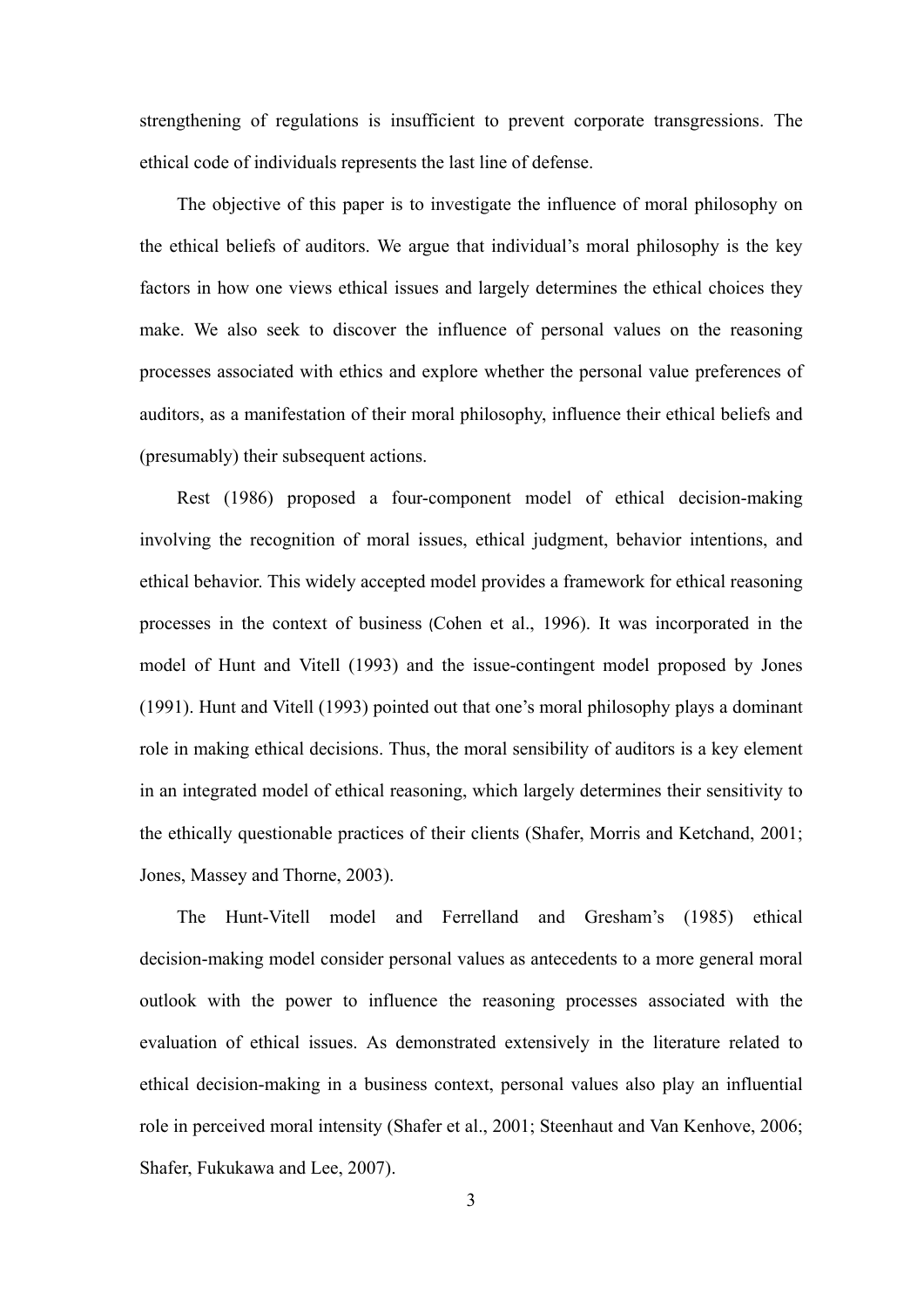Ethical judgments also play a role in the application of accounting skills. The ethical dilemmas faced by auditors when encountering situations of a dubious ethical nature test the impact of their own moral standards and ethical beliefs, which consequently influences their judgment and behavior (Jone, 1991). Most studies dealing with this issue have addressed the ability of practitioners and accounting students to identify an ethical dilemma (Shaub, Finn and Munter, 1993; Shaub and Lawerence, 1996; Cohen et al., 1996; Cohen, Pant and Sharp, 2001; Patterson, 2001). Wright, Cullinan and Bline (1997) investigated the value preferences of auditors and found support for the hypothesized influence of values on perceived moral intensity. Shafer et al. (2001) targeted auditors in their investigation related to the influence of personal values on ethical decision-making. They determined that the values of auditors do not influence the manner with which auditors deal with ethical dilemmas (including pressure from clients). Several recent studies have addressed the same issue, but failed to take into account the influence of moral philosophies and social desirability response (Wright et al., 1997; Shafer et al., 2001; Karacaer et al., 2009).

Steenhaut and Van Kenhove (2006) examined the relationships among personal values, moral philosophies, and ethical beliefs, and this paper is structured according to the concepts they laid out. We designed a survey instrument to assess the value preferences, moral philosophies, and reactions of practicing auditors to judgment dilemmas. We then employed structural equation modeling to examine the sensitivity of auditors to the competence and integrity of clients with the aim of gaining insight into the ethical beliefs of auditors in general.

The following section will provide a review of selected literature and the development of research hypotheses. This section will be followed by discussions of the research methodology and empirical findings. The final section provides a brief discussion and conclusions.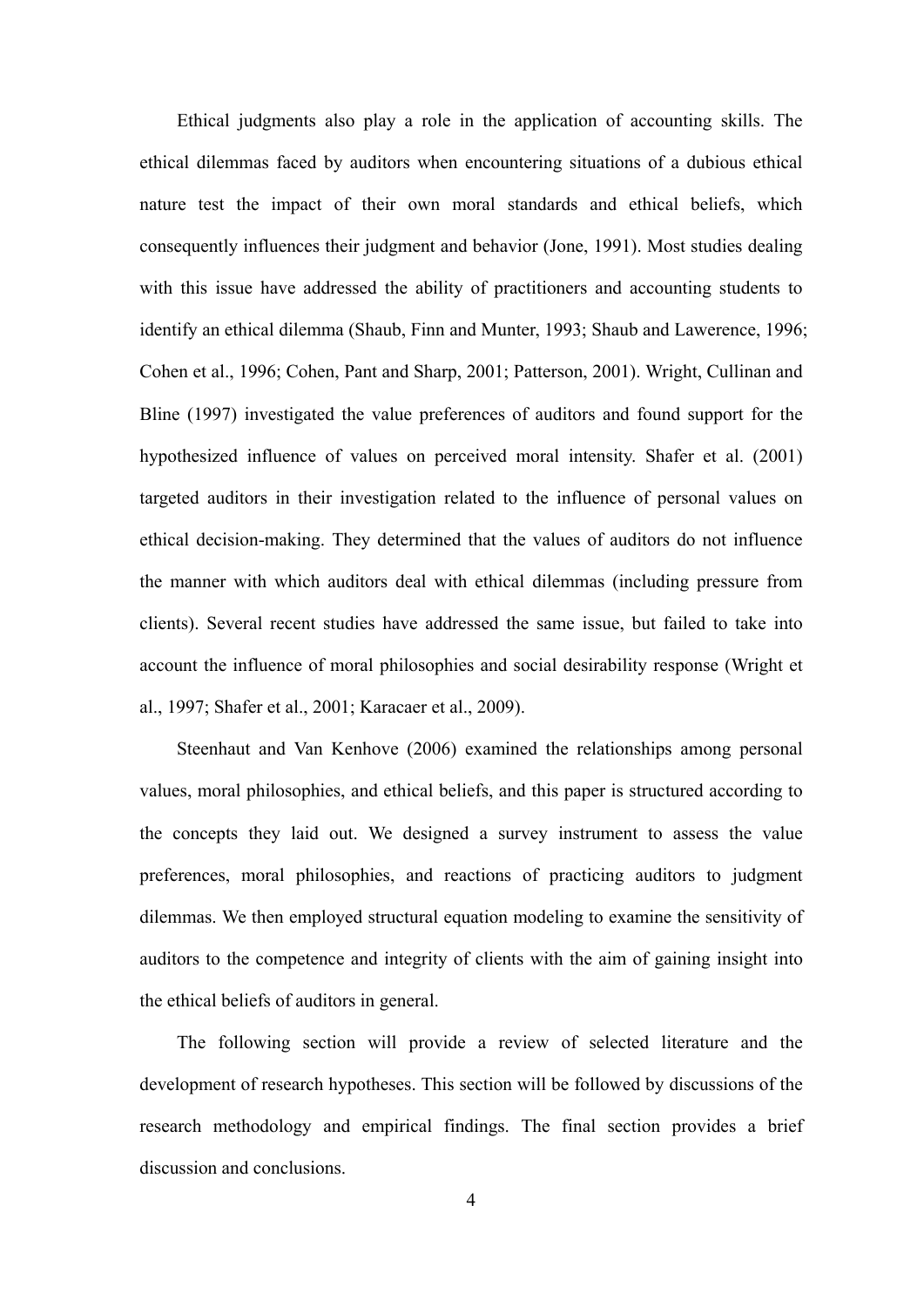#### **Literature review and hypotheses**

#### *Auditors' ethical beliefs and social expectations*

The services provided by auditors can have a far-reaching influence. For many years, investors have relied on audited financial statements to make sound investment decisions. Thus, auditors are obliged to protect the interests of investors, taking on the role of gatekeepers (Kane, 2004). In recent years, countries around the world have witnessed examples of corporate fraud. The Sarbanes-Oxley Act, passed by the U.S. Congress in the wake of such scandals, is considered the most influential act with the greatest impact on auditing professionals. This is an example of a government's attempt to halt corporate fraud by improving corporate governance and strengthening the function of auditing, as a means to restore trust. However, quality and integrity lie beyond the scope of legal regulations. Although the act may be effective in plugging legal loopholes, explicit mandates alone are insufficient to prevent similar scandals in the future. Verschoor (2004) lamented recent scandals in which corporate leaders and auditors infringed upon the rights of investors, pointing out that any individual who fails to consider the ethical implications of his actions can always come up with new ways to evade the law.

Gendron, Suddaby and Lam (2006) pointed out that auditors are no longer obliged to adhere to a Code of Ethics, such as maintaining independence and emotional distance from clients, to compel ethical behavior. Preston et al. (1995) argued that ethical values central to auditors are being eroded, in part because they have allowed their greed to override professional objectivity. In the past, auditor independence was considered as an ethical issue; these days, auditor independence has become the target of regulations, to be kept in check by government reviews and inspections (Gendron et al., 2006).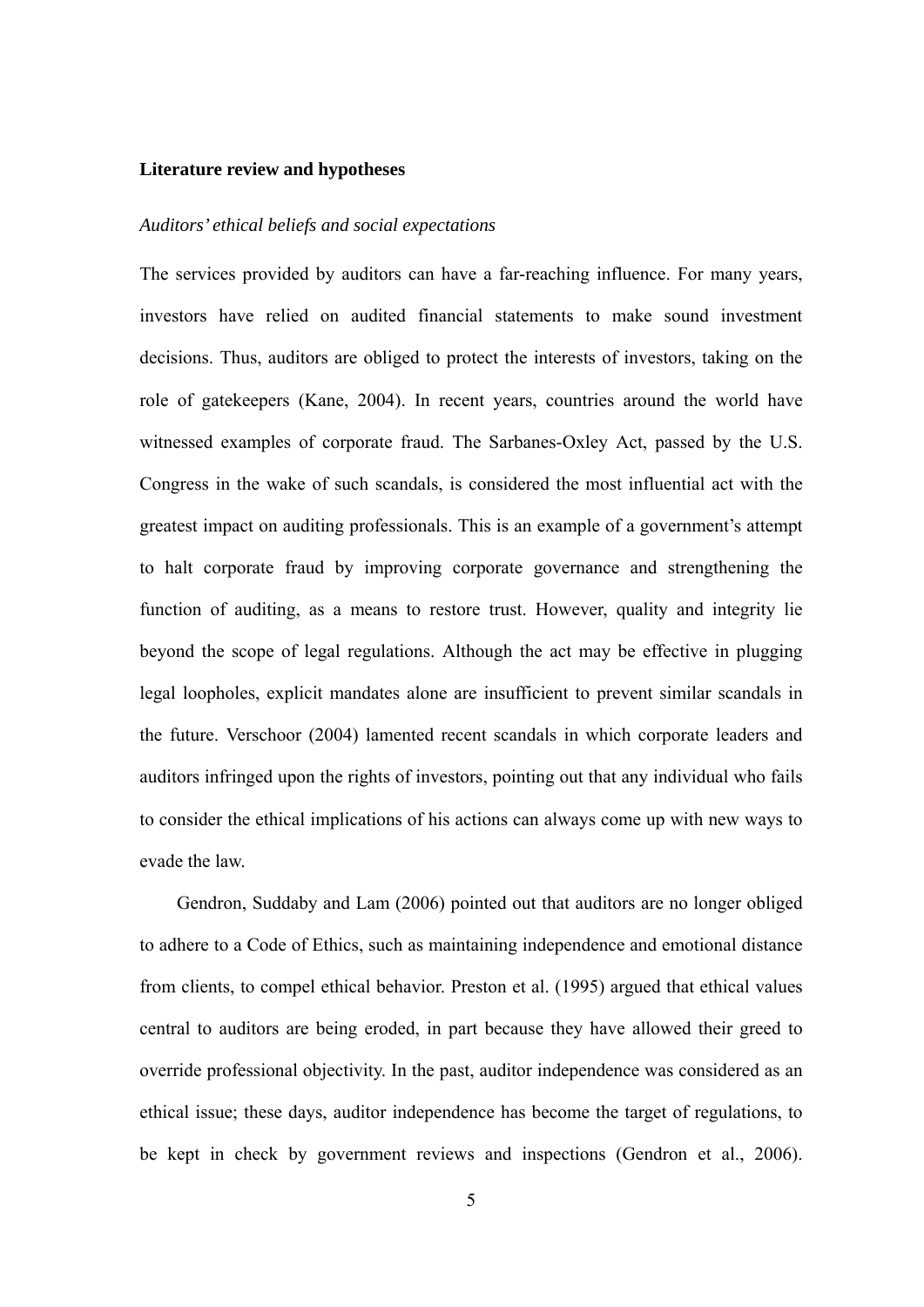Although the Code appears to reduce ethical ambiguity, both auditors and regulators have acknowledged the fact that no code alone can be a silver bullet (Preston et al., 1995). Douglas, Davidson and Schwartz (2001) argued that such codes curtail the ethical judgment of auditors if the ethical issues are not explicitly covered by the code.

Gaa (1992) mentioned that ethical beliefs compel auditors to base their ethical judgments on high ethical intensity. Auditors that are more developed ethically are more inclined to exercise ethical judgments; and they are less likely to succumb to pressure from clients (DeZoort and Lord, 2001; Windsor and Ashkanasy, 1995; Libby and Thorne, 2007).

Cohen et al. (2001) defined ethical decisions as the decisions one makes when confronted with a conflict requiring ethical judgments based on issues of morality. Individual differences in personal values and moral philosophy are believed to play a key role in ethical beliefs (Steenhaut and Van Kenhove, 2006). Although the technical knowledge of auditors is essential to making accurate assessments, regarding the ethical nature of the behaviors they encounter, ethical intensity is particularly important in situations that are not covered by an established code (Ponemon, 1993).

#### *Personal values*

Personal values can be defined as "an enduring belief that a specific mode of conduct or end-state of existence is personally or socially preferable to an opposite or converse mode of conduct or end-state of existence" (Rokeach, 1973, p. 5). Personal values can be viewed as the determinants of human behavior as reflected in three universal requirements: biological needs, coordinated social interaction, ensuring the welfare of the group (Schwartz, 1992).

Schwartz and Sagiv (1995) derived a typology of values in a social context and distinguish ten types of values based on motivation. Their theory illustrates the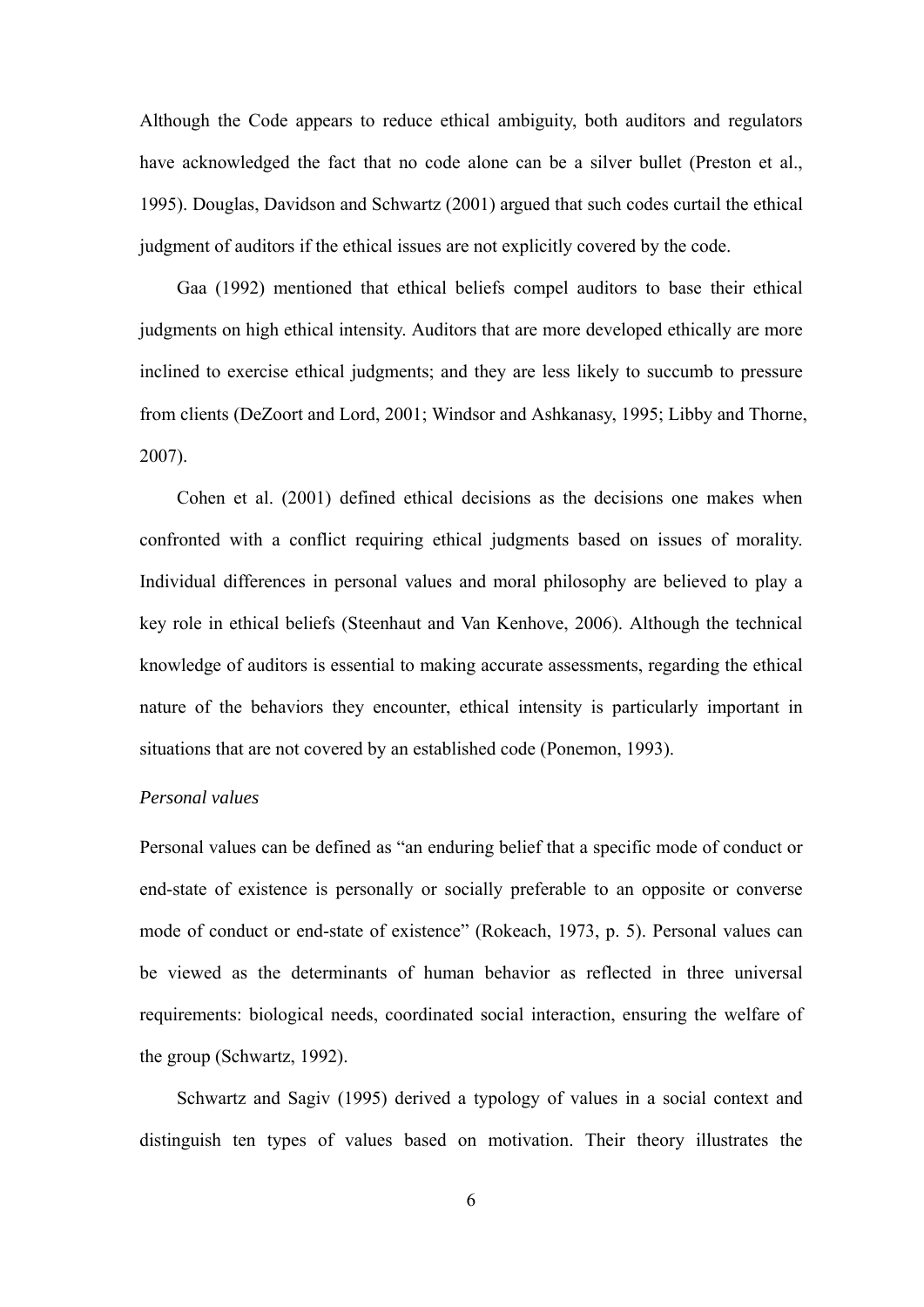motivational continuum between different types of values and how they conflict or conform. The ten types of values can be further grouped into two basic bipolar dimensions. The first dimension is conservation versus openness to change, in which values are adopted in terms of the extent to which they motivate people to preserve the status quo and the certainty it provides in relationships with close others, institutions, and traditions versus making exceptions to accepted rules according to whim and the expediency of the moment (Schwartz, 1992). The motivational values associated with higher order conservation are tradition, conformity and security; self-direction and stimulation for openness to change.

The second dimension is self-enhancement versus self-transcendence, in which values are adopted in terms of the extent to which they motivate people to enhance their own personal interests (even at the expense of others) versus to transcend selfish concerns and promote the welfare of others, close and distant (Schwartz, 1992). The value types pertaining to higher order self-enhancement are power and achievement; and universalism and benevolence for self-transcendence.

Steenhaut and Van Kenhove (2006) suggest that conservation and self-transcendence might be in line with ethical disposition, while openness to change and self-enhancement conform to an unethical disposition. Rallapalli et al. (1994) discovered that individuals with a high propensity to take risks and a strong need for autonomy, innovation, and aggression tend to be less ethical, whereas individuals with a strong need to follow socially desirable behavior and those with strong problem solving coping styles tend to be more ethical. In addition, Machiavellianism represents a preference for self-enhancement with less concern for traditional morality, maintaining that individuals are likely to conduct unethical activities when driven by self-interest (Erffmeyer, Keillor and LeClair, 1999; Van Kenhove, Vermeir and Verniers, 2001).

In recent study, Hunt and Vitell (1993) included personal values in their ethical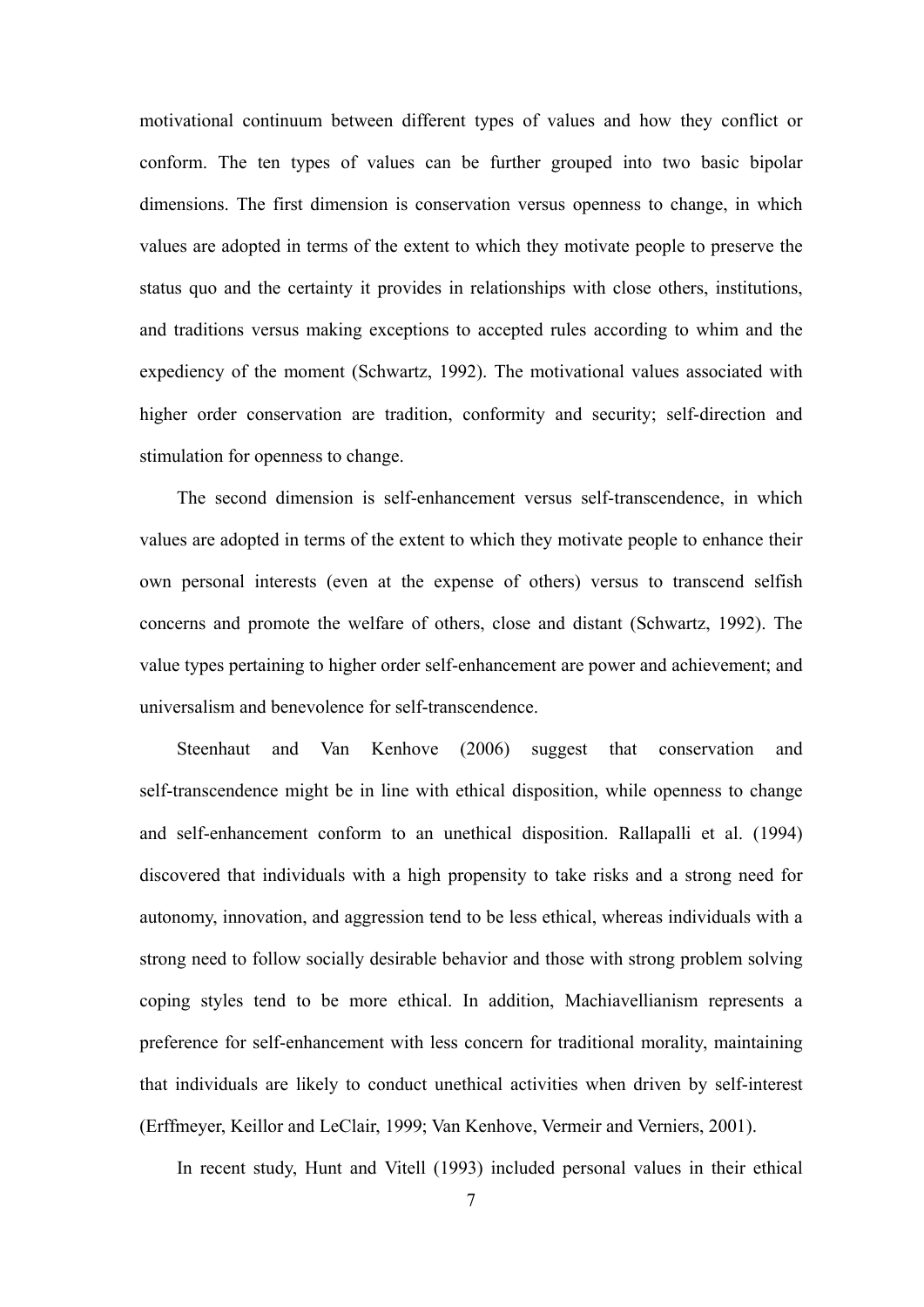decision model and assumed that values influence ethical judgment and decision making in the business context. Brief et al. (1996) investigated the influence of personal values on ethical behavior and found that personal values are useful for understanding work-related behavior. Patterson (2001) investigates the influence of regulatory, organizational, and personal constructs on ethical sensitivity. The results show that the regulatory and organizational environment is significantly associated with the personal values of auditors, but does not influence their ethical sensitivity. Wright et al. (1997) argued that personal value preferences influence ethical judgment and behavior through their effect on the perceived moral intensity of an ethical dilemma.

Therefore, we hypothesize that the motivational differences between various types of values influence the perceptions of auditors with regard to the moral intensity of an ethical dilemma and influence their ethical reasoning process. We postulate that auditors with a stronger preference for conservation, submissive self-restriction, preservation of traditional practices, and protection of stability are more likely to be intolerant of the unethical behavior of clients, compared with auditors who are more open to change. In addition, we hypothesize that auditors with a stronger preference for self-enhancement and a pursuit of success and dominance over others are more likely to be tolerant of the unethical behavior of clients, compared with auditors who prefer self-transcendence. Thus, based on the previous discussion, we propose the following hypotheses:

- *H1*: Auditors with personal values that include a preference for conservation are more intolerant of unethical behavior than their open to change counterparts.
- *H2*: Auditors with personal values that include a preference for self-enhancement (even at the expense of others) are more tolerant of unethical behavior than their self-transcendental counterparts.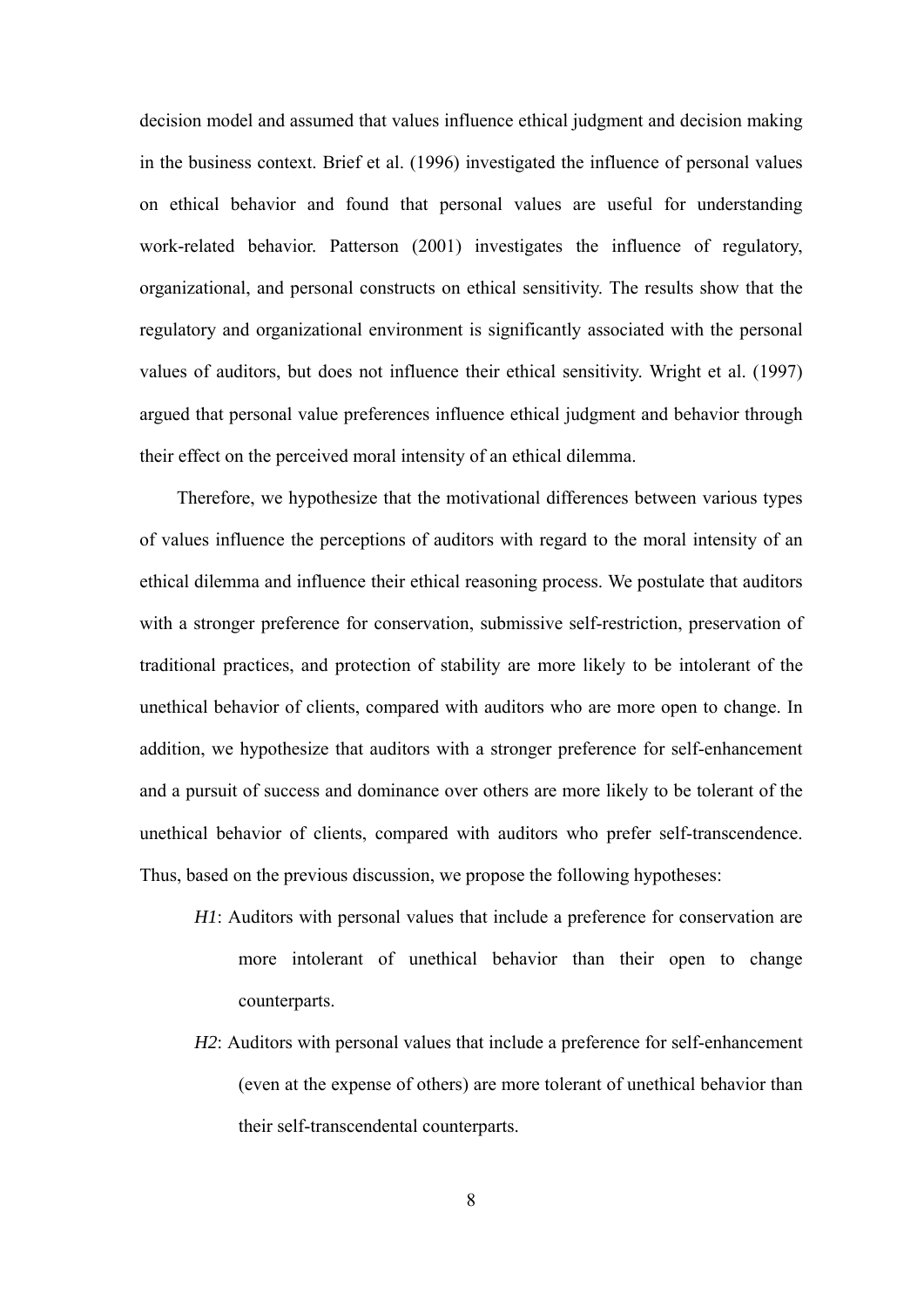## *Moral philosophy*

Schlenker and Forsyth (1977) assumed that an individual's moral philosophy, or ethical ideology, is the key factor in ethical judgments. Forsyth (1980) conceptualized a two-dimensional view of moral philosophy to identify the ethical judgments of individuals: i.e., idealism or relativism. Idealism is a personal belief in moral absolutes, such that all ethical judgments are based on ethical principles and the right actions leads to expected results. Individuals with strong idealistic principles avoid engaging in activities that conflict with their beliefs, while those who adopt a less idealistic stance pragmatically assume that good is often mixed with bad and therefore do adhere to the strict application of a moral code to conduct. Conversely, when resolving ethical problems, highly relativist individuals refuse to formularize or rely upon universal ethical principles. When forming judgments about others, they seek to evaluate the immediate event itself grounded more in skepticism than ethical principles. Less relativistic individuals, emphasize the importance of universal moral rules. Collectively, idealism and relativism may offer some answers in the search for individual differences in the process of making ethical decisions.

Numerous studies have verified the argument of Forsyth (1980, 1992), stating that idealism and relativism influence the ethical judgment of individuals engaged in business practices (e.g., Ferrell and Gresham, 1985; Hunt and Vitell, 1986; Vitell, Lumpkin and Rawwas, 1991; Barnett, Bass and Brown, 1994; Rawwas, 1996). Shaub et al. (1993) investigated the relationship between moral philosophy and ethical sensitivity and found that highly relativistic auditors were less likely to identify an ethical dilemma than their idealistic counterparts. However, Shaub and Lawrence (1996) found no significant association between moral philosophy and professional skepticism. More recently, Steenhaut and Van Kenhove (2006) examined the relationship between moral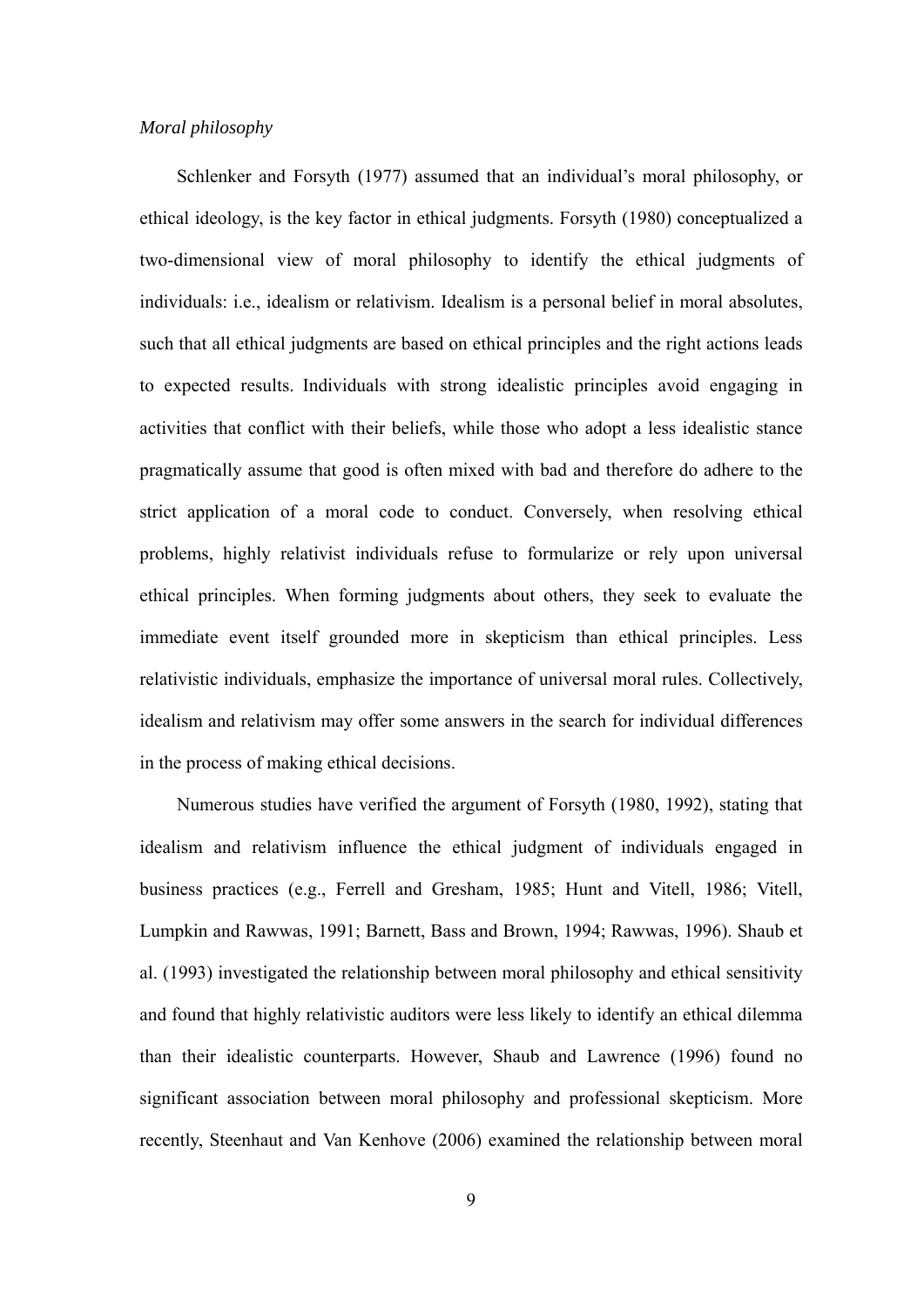philosophy and ethical beliefs, concluding that idealism is associated with a stronger sense of morality and relativism is associated with a weaker sense of morality. Therefore, we hypothesize that individuals with idealist views endorse the need to make decisions based on moral principles; therefore, idealist auditors are more likely to condemn the actions of clients that violate moral norms. Relativistic individuals tend to espouse a moral philosophy based on personal whims or the expediency of the moment; therefore, relativistic auditors are more permissive toward unethical behavior, giving rise to the following hypotheses:

- *H3*: Idealism has a positive influence on whether auditors will condemn unethical behavior of client.
- *H4*: Relativism has a negative influence on whether auditors will condemn unethical behavior of client.

Moral philosophy refers to the cognitive-developmental principles employed by an individual when evaluating ethical issues. Personal values preferences may also act as a manifestation of the moral philosophy and ethical beliefs (Hunt and Vitell, 1993; Kleiser et al., 2003; Steenhaut and Van Kenhove, 2006).

In prior research, moral philosophy has been linked to a concern for ethical decisions (Shaub et al., 1993; Shaub and Lawrence, 1996). Highly idealistic individuals adhere to moral absolutes and traditional norms when making an ethical judgment and are less willing to make exceptions to moral guidelines. Unethical behavior involves breaking traditional patterns of behavior and violating ethical norms. Hence, idealistic auditors are more likely to endorse conservative values with regard to ethical issues. In contrast, highly relativistic individuals embrace a moral philosophy based on skepticism. They tend to reject absolute moral rules to guide behavior and weigh the circumstances more than the moral principle. Unethical behavior involves promoting personal interests,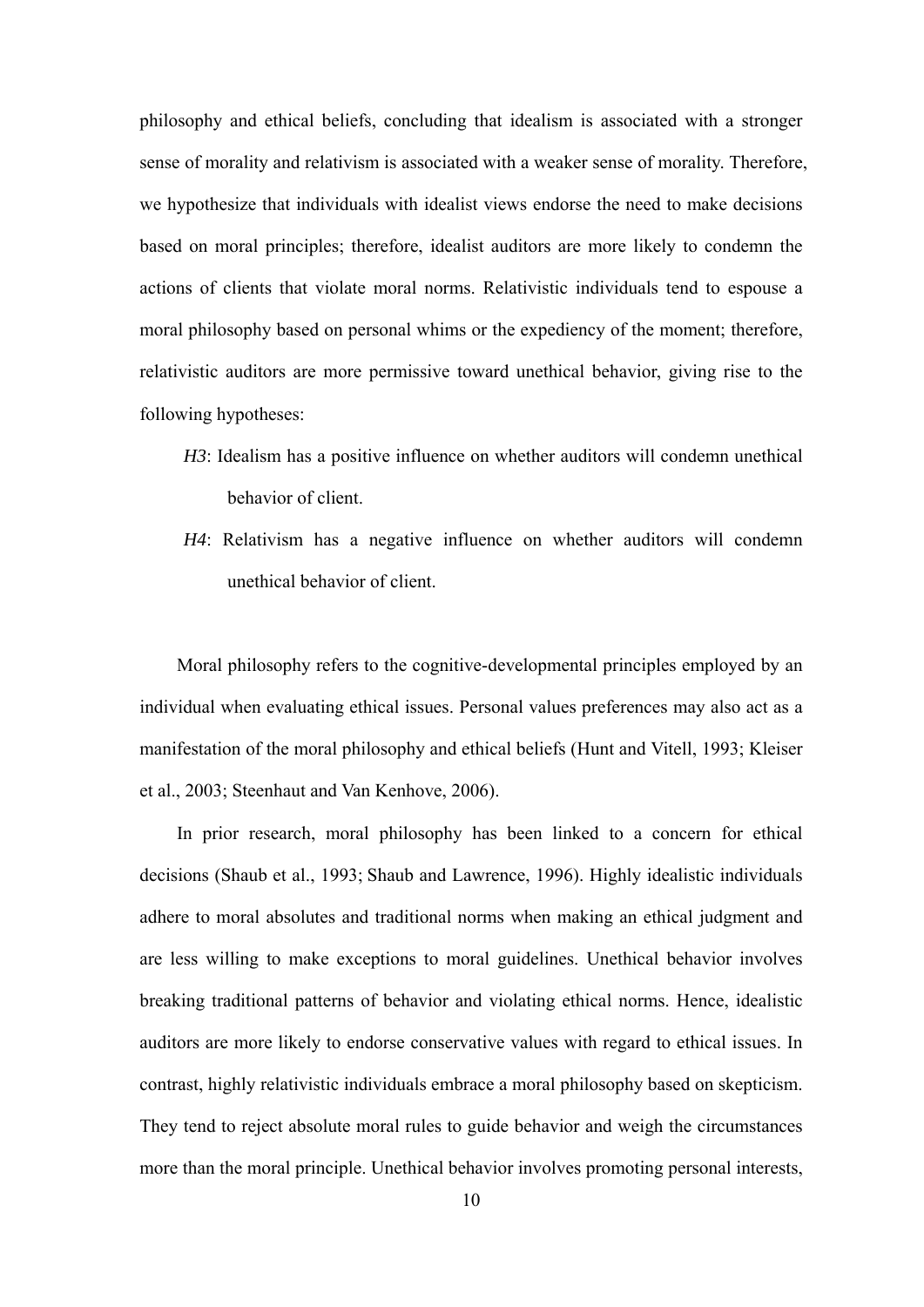with little regard for the ethical validity of the action. Hence, relativistic auditors seek only to determine whether the action yields a positive outcome in a given situation.

Singhapakdi and Vitell (1993) applied Kahle's (1983) List of Values as the framework for their study on ethics in a business context, demonstrating a positive association between idealism and conservation; and a positive association between relativism, openness to change, and self-enhancement. Rallapalli, Vitell and Szenbach (2000) identified a negative association between deontology, openness to change, and self-enhancement. Based on a review of previous studies, one can conclude that individuals who fall within the dimension of conservation (as opposed to openness to change) are more likely to be idealistic, whereas those associated with self-enhancement (as opposed to self-transcendence) are more likely to be relativists.

Therefore, we hypothesize that conservative values are positively associated with idealism and negatively associated with relativism. Moreover, auditors strongly motivated by values based on self-enhancement are negatively associated with idealism in ethics and positively associated with relativism. This paper proposes the following hypotheses:

- *H5*: Auditors with personal values tending toward the conservation will be positively associated with idealism and negatively associated with relativism.
- *H6*: Auditors with personal values tending toward self-enhancement will be negatively associated with idealism and positively associated with relativism.

## **Methodology**

This study designed a survey instrument to reveal the influence of personal values and moral philosophy on the ethical beliefs of auditors. The survey included ethical dilemma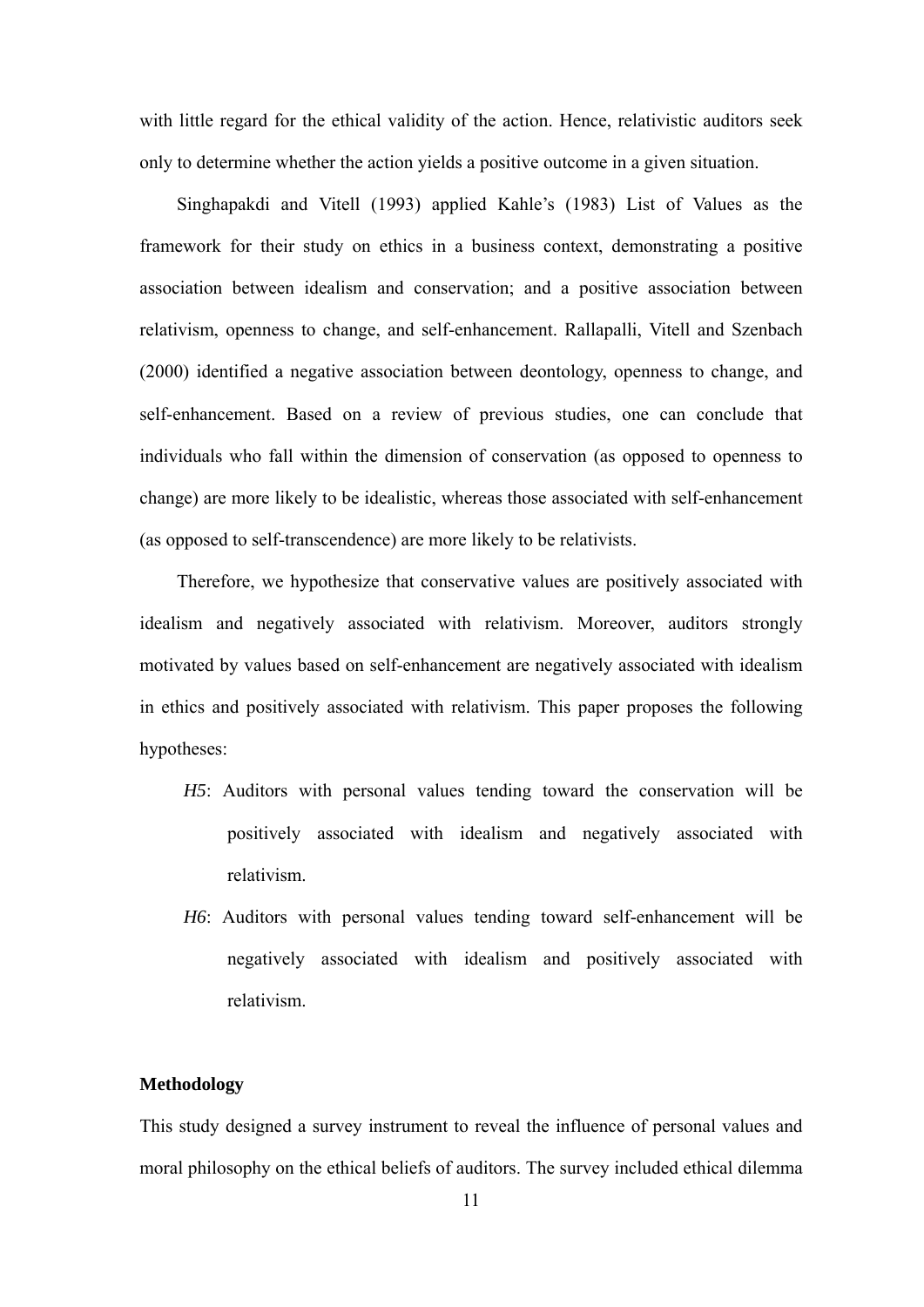vignettes, and questions related to personal values, moral philosophy, and social desirability response.

## *Ethical beliefs in earnings management*

We adopted a multiple vignette approach using the presentation of fictional issues related to unethical earnings management, in order to measure the judgment of auditors and their attitudes toward ethically sensitive scenarios. Studying auditor responses to such scenarios enabled the researchers to analyze how auditors evaluate the ethical implications related to the competence and integrity of their clients. This section comprised five pairs of anecdotes dealing with clients engaged in financial and earnings management. For an overview of the anecdotes, please refer to Table 3.

Scenarios in Group A depict clients actively engaged in fraudulent activities and facing the legal consequences of such actions. Scenarios in Group B depict clients who have not violated the law, but border on transgression by actively engaging in management practices that appear dubious. Scenarios 1, 2, 4, and 5 depict clients engaged in earnings management using accrual-based and real activities manipulations. Scenario 3 involves clients engaged in suspicious capital transfers and arbitrage behavior. To reduce the halo effect, every questionnaire item was followed by a set of check questions with which to solicit the opinions of respondents. We adopted a 7-point Likert scale using the following designations: "very appropriate", "normal", and "very inappropriate" with smaller numbers representing stronger feelings of disagreement or disapproval.

# *Personal Values*

We employed the Schwartz Value Survey (SVS) to assess the value preferences of auditors, based on 56 value items representing ten value types related to motivation (Schwartz, 1992). To represent the degree of importance, the SVS provides a 9-point measurement scale ranging from -1 to 7 using the following labels: "opposed to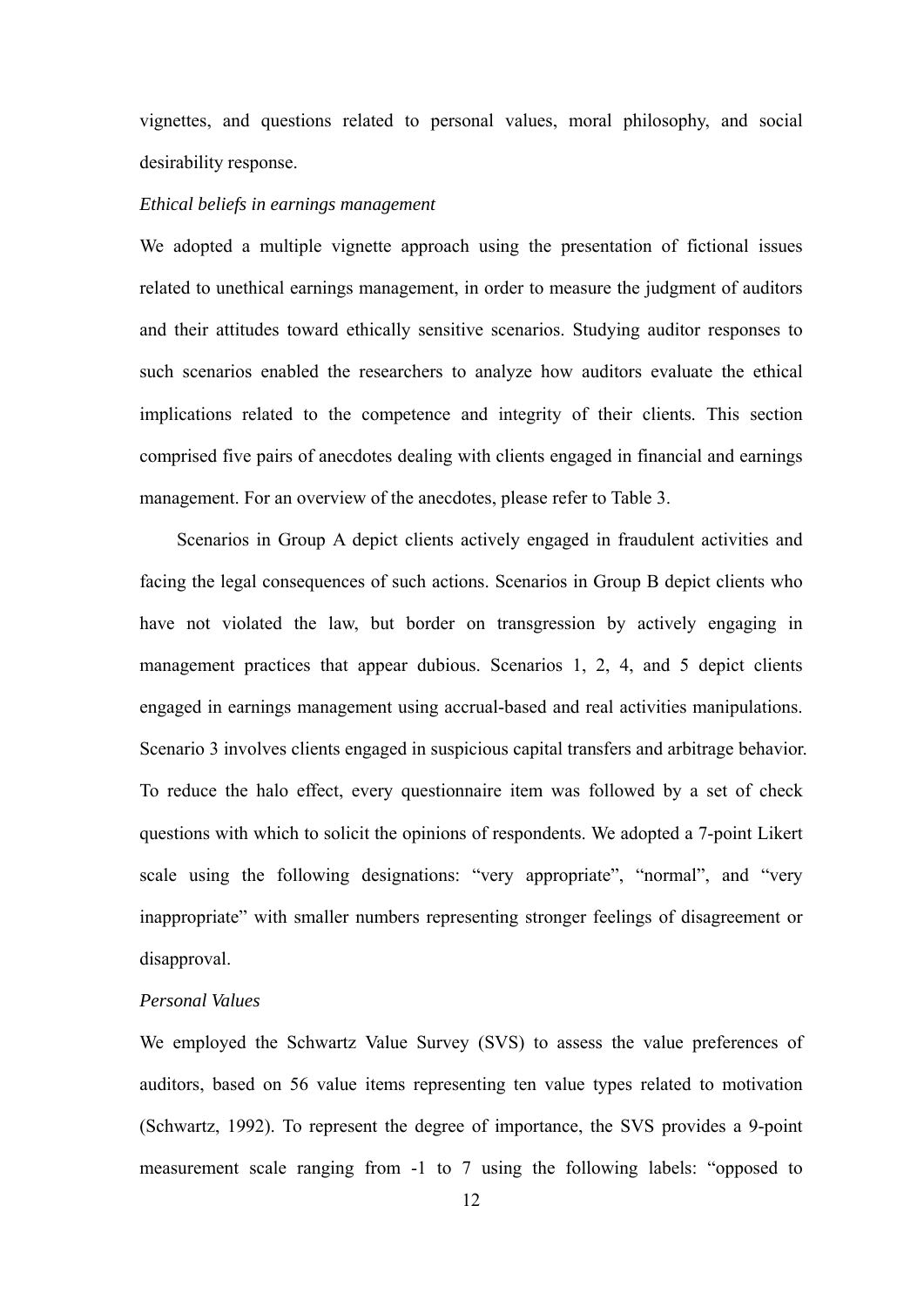respondent's values", "not important", "important", and "the most important". Higher scores indicate stronger agreement with the value item.

## *Moral philosophy*

We used the Ethical Position Questionnaire (EPQ) by Forsyth (1980) to assess the personal moral philosophy of the auditors. The EPQ contains 20 item scales measuring idealism and relativism. For each item, respondents were asked to indicate their degree of agreement using a 7-point Likert scale in which point 1 means "completely disagree", 4 "no opinion" and 7 "completely agree".

## *Social desirability response*

We employed the Marlowe-Crowne (MC) scale to minimize social desirability bias, which arises when respondents act in a manner that is not in alignment with their natural inclinations in order to appear more socially approved (Crowne and Marlowe, 1960; Randall and Fernandes, 1991). Due to time constraints, we employed the short Form C (MC-C), a 13-item alternate version of the MC proposed by Reynolds (1982). Answering "False" for negative items and "True" for positive items indicates the degree to which the social desirability response influences respondents. One point is given for every "True" answer, while each "False" answer receives minus one point. Scores for negative items are tallied in reverse order. The higher the score on the MC scale, the more amenable the respondent is to social influence, thereby identifying those likely to engage in low-risk behavior and avoid evaluations by others (Crowne, 1979).

## *Sample and procedure*

The data for this study were collected from a questionnaire survey of auditors working for the Big 4 auditing firms in Taiwan. Prior to administering the survey, a pilot test was conducted, in which draft questionnaires were given to graduate and doctoral students in accounting, as well as professionals with a background in auditing. A total of thirty pilot questionnaires were distributed. Items identified as either confusing or misleading were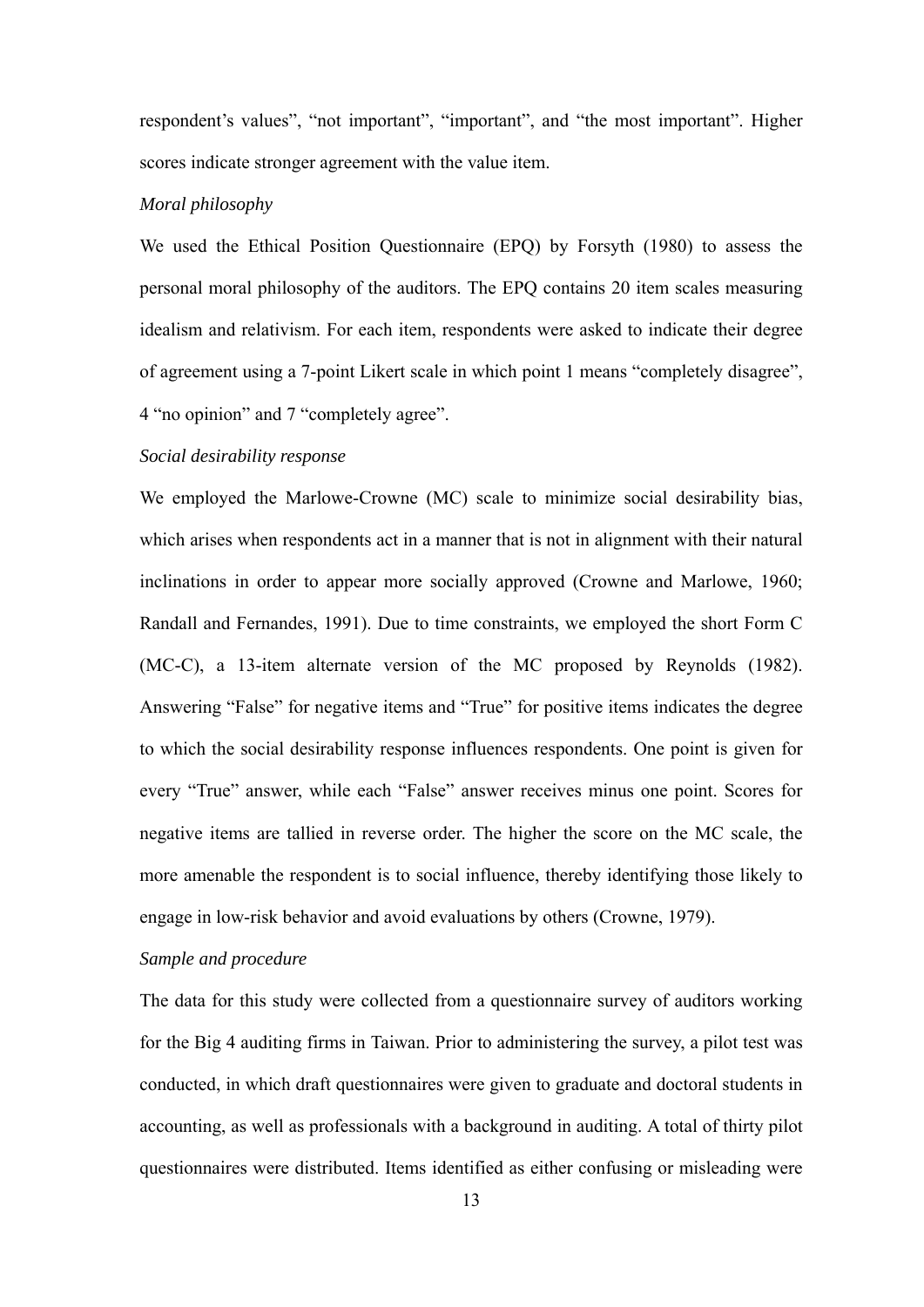modified. The Cronbach's  $\alpha$  for sections related to personal values, moral philosophy, and ethical beliefs were above 0.7, indicating good reliability.

Due to the complexity of the content in the questionnaire, the collection of data via postal delivery would pose considerable uncertainty. Therefore, this study adopted location-based distribution, using auditors who are currently active in the Big 4 firms at their place of work as a communication port, to distribute and collect the questionnaires. Considering the heavy workload of auditors and the frequent fieldwork involved, the designated timeframe for a response was set at eight weeks with follow-up reminders when necessary.

A total of 608 questionnaires were distributed, which resulted in the collection of 377 questionnaires, for a response rate of 62%. Among the returned questionnaires, those with unanswered items or those with unanimous answers for a single section were considered invalid. After eliminating the invalid questionnaires, 336 valid questionnaires were retained, for a valid response rate of 55%. As for demographics, most of the respondents were female (64%), the majority of whom were between the ages of 26 and 40 (61.8%), with at least a four year college degree (99.4%). Most of the respondents were managers, senior, and staff auditors (81.2%). Many had at least four years of auditing experience (32.2%). Most of the respondents had no religious beliefs (57.9%).

This paper employed structural equation modeling to test the theoretical model. Rather than testing individual relationships between constructs, SEM tests alternative model structures and relationships between sets of constructs, incorporating the use of moderators and mediators as necessary (Kline, 2010).

## **Results**

## *Reliability and validity analysis*

The Cronbach's α for items related to personal values, moral philosophy, and ethical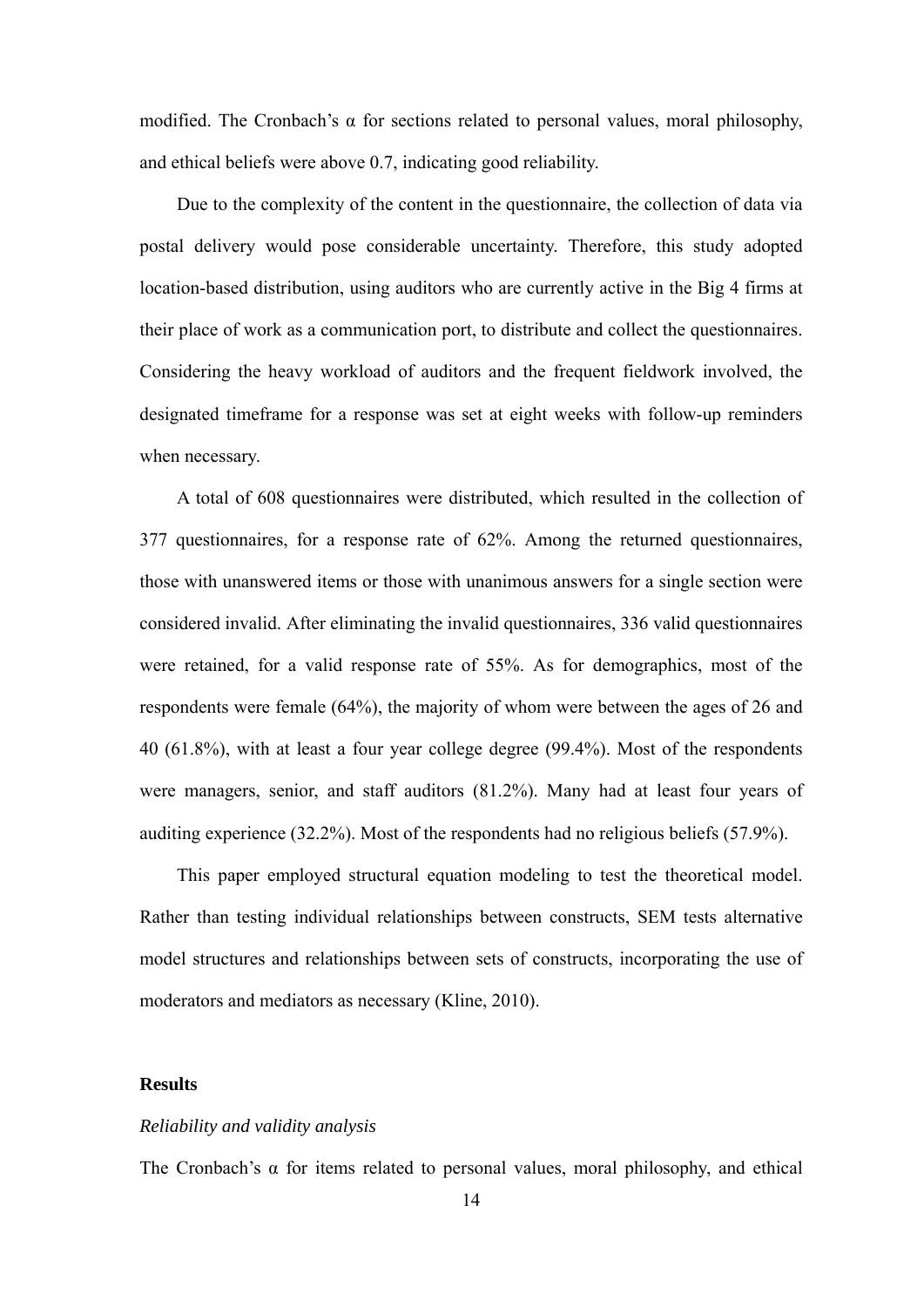beliefs fell between 0.7 and 0.9, indicating high reliability with the single exception of hedonism, which fell below 0.7. Nonetheless, items addressing hedonism fell within the acceptable range of 0.5 and 0.7. Overall, the results indicate a satisfactory level of univariate reliability (Hair et al., 1998).

Table 1 shows the reliability assessment for items related to personal values and goodness-of-fit. Chin (1998) suggested that the standardized path coefficient of variables should exceed 0.7. However, when other variables within the same measurement model exhibited greater factor loadings, a factor loading between 0.5 and 0.6 was considered acceptable. The saturated model was used as a benchmark to assess the goodness-of-fit and provide a starting point from which to begin trimming to obtain a more parsimonious model (Kline, 2010). Following this assessment, 32 of the 56 items related to personal values were retained. All measurement models qualified for goodness-to-fit indices, with the exception of security, which had a chi-square degree of freedom  $(\gamma 2/df)$  $= 3.187$ ) exceeding 3, which only slightly exceeded the desirable figure. All constructs demonstrated reasonable individual item reliability and goodness of fit.

If the model's goodness-of-fit indices related to moral philosophy and ethical beliefs failed to meet desirable standards, the measuring variables with the lowest factor loading were also eliminated in sequence. Tables 2 and 3 present the evaluation results of the model. The goodness-of-fit indices for moral philosophy all reached the recommended value and the model for evaluating ethical beliefs was in line with accepted standards. Similar to the reliability of individual items, moral philosophy and ethical beliefs both demonstrated significance, presenting factor loadings within the desirable range. Thus, the reliability and goodness-of-fit for individual items of moral philosophy and ethical beliefs are satisfactory.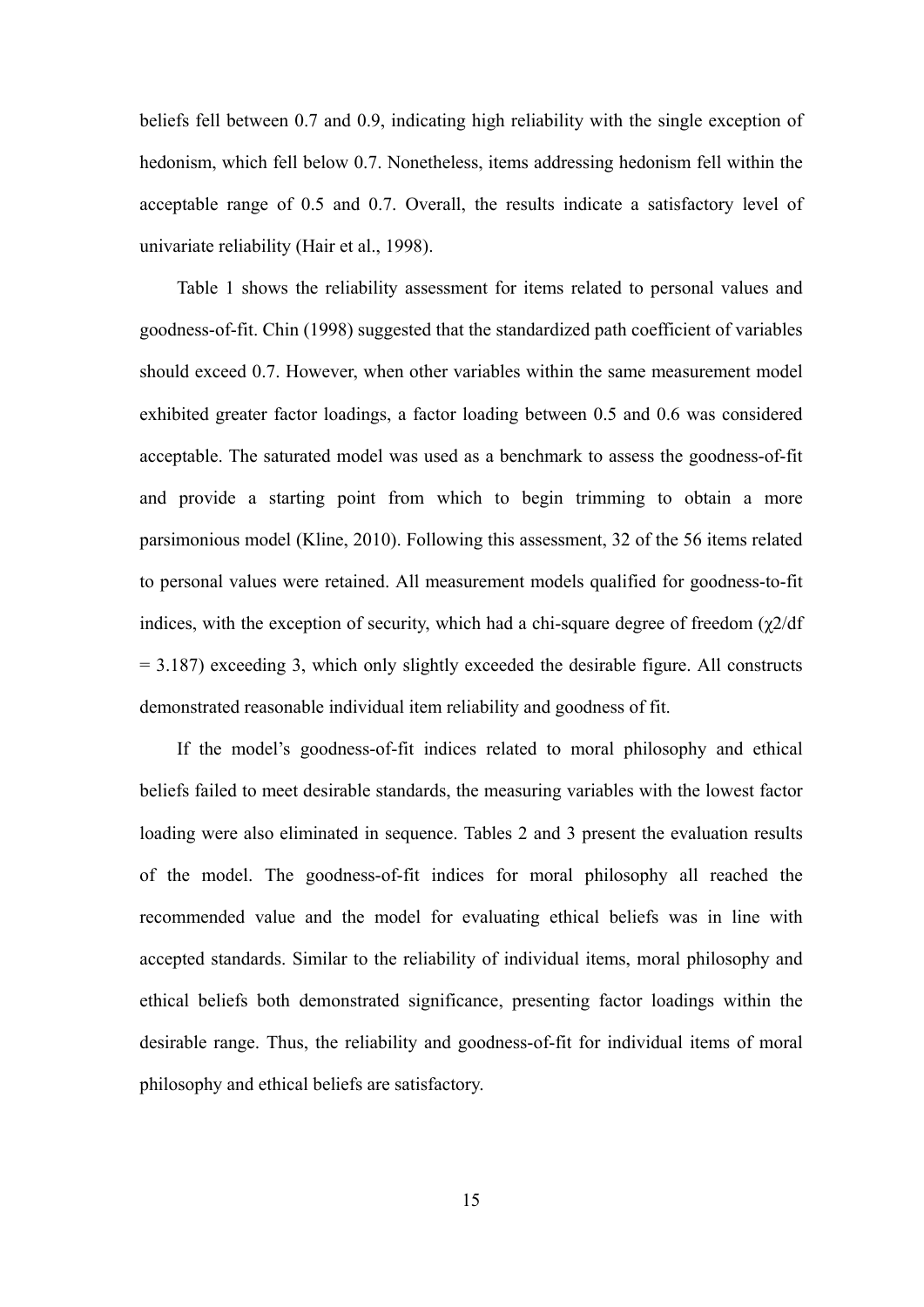|                |                                | Factor     |                                      |
|----------------|--------------------------------|------------|--------------------------------------|
| Value type     | Value items                    | loadings   | Goodness-of-fit                      |
| Power          | Social power                   | $0.697***$ | Saturated model                      |
|                | Authority                      | $0.844***$ |                                      |
|                | Preserving my public image     | $0.541***$ |                                      |
| Achievement    | Capable                        | $0.851***$ | $\chi^2$ =0.536; $\chi^2$ /df=0.268; |
|                | Ambitious                      | $0.696***$ | $p=0.765$ ; RMR=0.011;               |
|                | Intelligent                    | $0.793***$ | GFI=0.999; AGFI=0.996;               |
|                | Self-respect                   | $0.725***$ | RMSEA=0.000;                         |
|                |                                |            | NFI=0.999; CFI=1.000;                |
|                |                                |            | $IFI=1.003$                          |
| Hedonism       | Pleasure                       | $0.665***$ | Saturated model                      |
|                | Enjoying life                  | $0.638***$ |                                      |
| Stimulation    | A varied life                  | $0.857***$ | Saturated model                      |
|                | Daring                         | $0.891***$ |                                      |
|                | An exciting life               | $0.756***$ |                                      |
| Self-direction | Freedom                        | $0.616***$ | Saturated model                      |
|                | Choosing own goals             | $0.674***$ |                                      |
|                | Independent                    | $0.783***$ |                                      |
| Universalism   | A world of beauty              | $0.764***$ | Saturated model                      |
|                | Social justice                 | $0.769***$ |                                      |
|                | A world at peace               | $0.628***$ |                                      |
| Benevolence    | Responsible                    | $0.744***$ | Saturated model                      |
|                | Loyal                          | $0.801***$ |                                      |
|                | Honest                         | $0.803***$ |                                      |
| Tradition      | Devout                         | $0.731***$ | Saturated model                      |
|                | Respect for tradition          | $0.566***$ |                                      |
|                | Detachment                     | $0.507***$ |                                      |
| Conformity     | Politeness                     | $0.736***$ | $\chi^2$ =2.374; $\chi^2$ /df=1.187; |
|                | Honoring of parents and elders | $0.651***$ | p=0.305; RMR=0.027;                  |
|                | Obedient                       | $0.787***$ | GFI=0.996; AGFI=0.982;               |
|                | Self-discipline                | $0.722***$ | RMSEA=0.024;                         |
|                |                                |            | NFI=0.995; CFI=0.999;                |
|                |                                |            | $IFI=0.999$                          |
| Security       | Social order                   | $0.654***$ | $\chi^2$ =6.374; $\chi^2$ /df=3.187; |
|                | Family security                | $0.672***$ | $p=0.041$ ; RMR=0.051;               |
|                | Healthy                        | $0.744***$ | GFI=0.990; AGFI=0.951;               |
|                | Sense of belonging             | $0.595***$ | RMSEA=0.081;                         |
|                |                                |            | NFI=0.980; CFI=0.986;                |
|                |                                |            | $IFI=0.986$                          |

Table 1. Reliability assessment for personal value items and goodness-of-fit

Note: \*\*\* *p*<0.01

χ<sup>2</sup> =chi-square; χ<sup>2</sup> /*df*=normed chi-square; RMR=root mean squares residual; GFI=goodness-of-fit index; AGFI=adjusted GFI; RMSEA=root mean square error of approximation; NFI=normed fit index; CFI=comparative fit index; IFI=incremental fit index.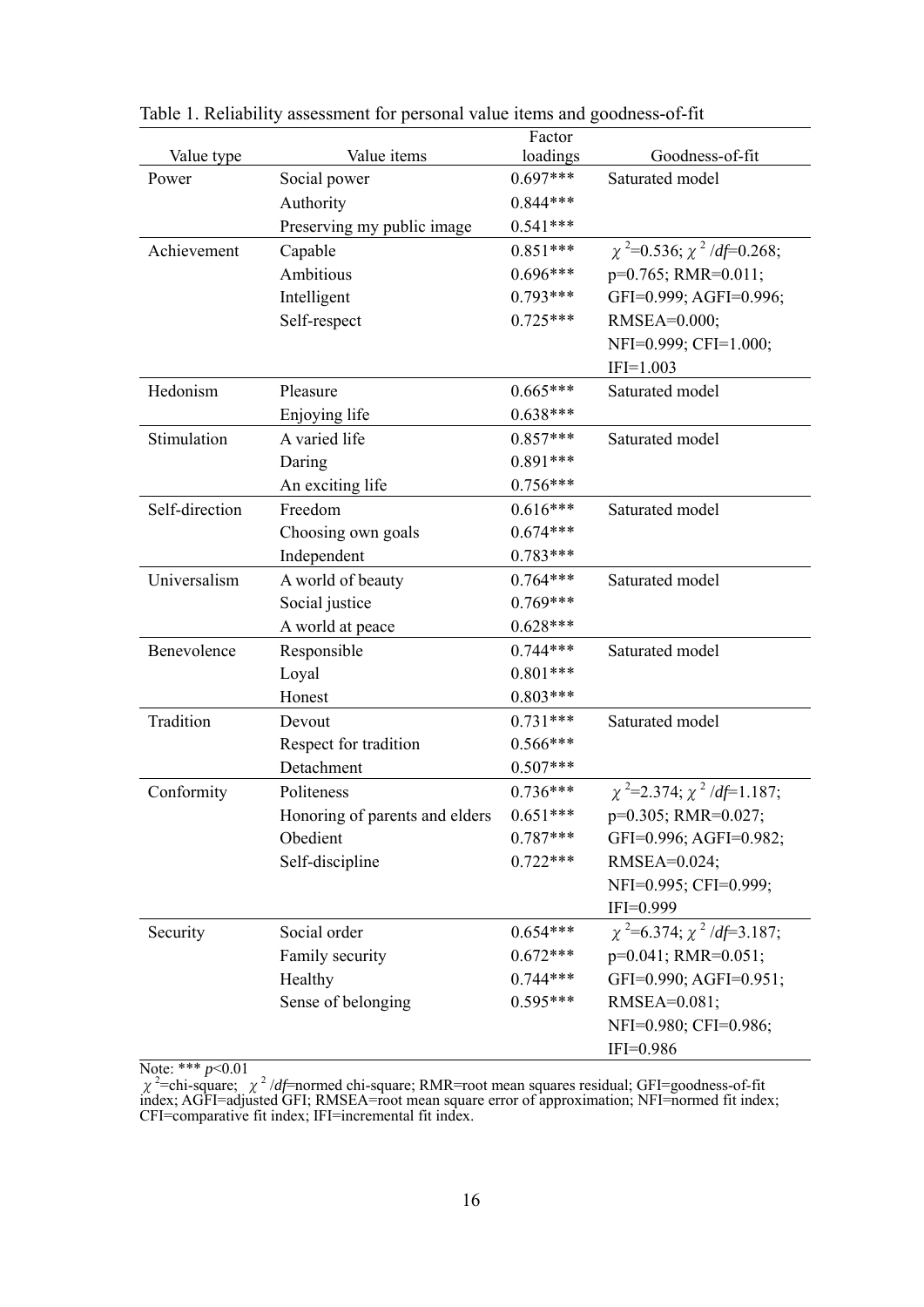| Moral<br>philosophy    |                                                                                                                                                                                  | Factor<br>loadings       |
|------------------------|----------------------------------------------------------------------------------------------------------------------------------------------------------------------------------|--------------------------|
| Relativism             | Moral standards should be seen as being individualistic; what<br>one person considers being moral may be judged to be immoral<br>by another person                               | $0.703***$               |
|                        | Different types of moralities cannot be compared as to rightness<br>What is ethical for everyone can never be resolved since what is<br>moral or immoral is up to the individual | $0.711***$<br>$0.832***$ |
|                        | Moral standards are simply personal rules which indicate how a<br>person should behave, and are not to be applied in making<br>judgments of others                               | $0.646***$               |
|                        | Ethical considerations in interpersonal relations are so complex<br>that individuals should be allowed to formulate their own<br>individual codes                                | $0.558***$               |
| Idealism               | Risks to another should never be tolerated, irrespective of how<br>small the risks might be                                                                                      | $0.613***$               |
|                        | The existence of potential harm to others is always wrong,<br>irrespective of the benefits gained                                                                                | $0.797***$               |
|                        | One should never psychologically or physically harm another<br>person                                                                                                            | $0.770***$               |
|                        | One should not perform an action that might in any way threaten<br>the dignity and welfare of another individual                                                                 | $0.847***$               |
|                        | If an action could harm an innocent other, then it should not be<br>done                                                                                                         | $0.781***$               |
|                        | It's never necessary to sacrifice the welfare of others                                                                                                                          | $0.633***$               |
|                        | $\chi$ <sup>2</sup> =111.304; $\chi$ <sup>2</sup> /df=2.588; p=0.000; RMR=0.114; GFI=0.943; AGFI=0.913; RMSEA=0.069;                                                             |                          |
| $N_{0}$ te: *** n<0.01 | NFI=0.931; CFI=0.956; IFI=0.956                                                                                                                                                  |                          |

Table 2. Reliability assessment for moral philosophy items and goodness-of-fit

Note: \*\*\* *p*<0.01

χ<sup>2</sup> =chi-square; χ<sup>2</sup> /*df*=normed chi-square; RMR=root mean squares residual; GFI=goodness-of-fit index; AGFI=adjusted GFI; RMSEA=root mean square error of approximation; NFI=normed fit index; CFI=comparative fit index; IFI=incremental fit index.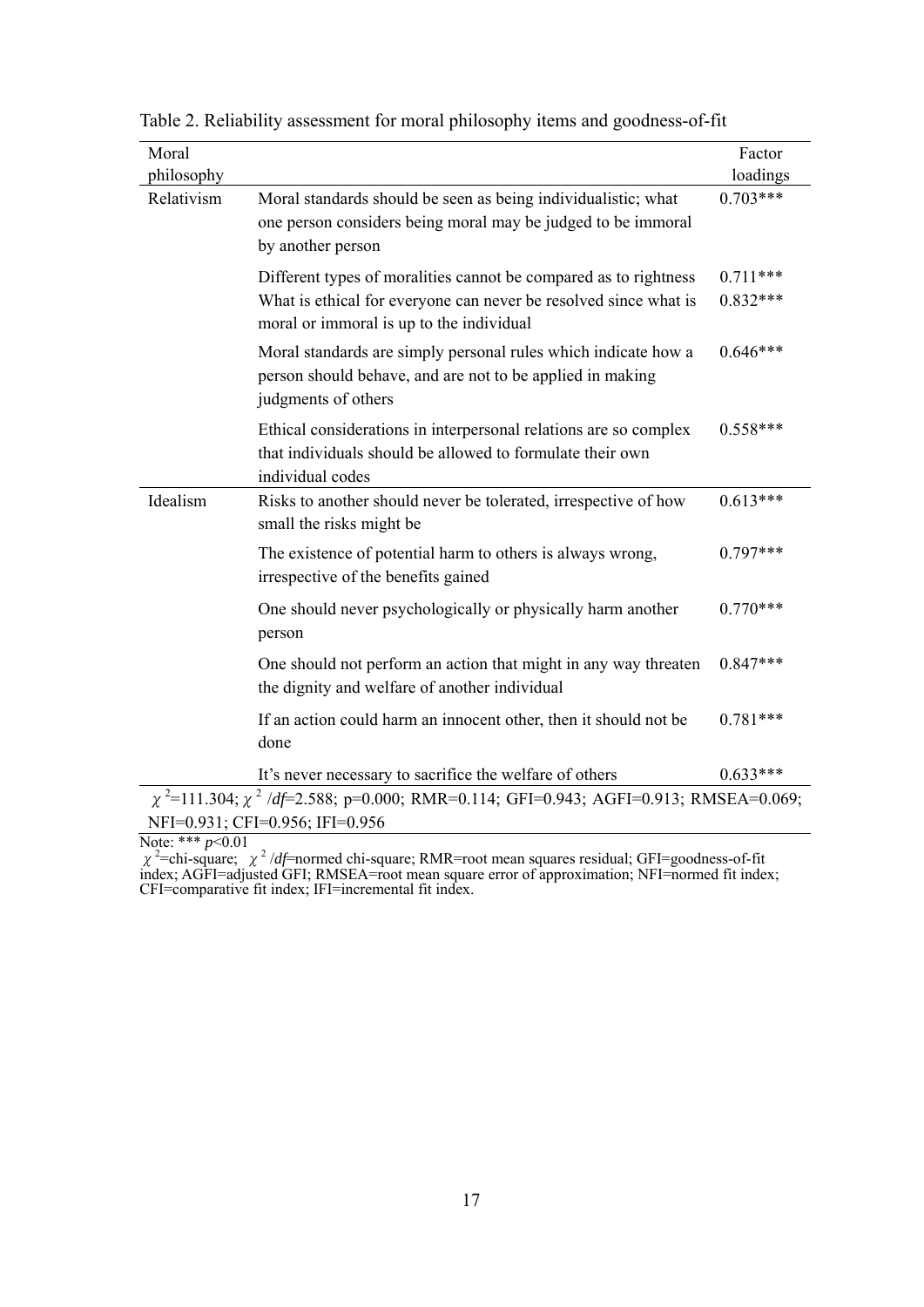| Ethical<br>belief             |                  |                                                                                                                                                                                                                                                                                                                                                                                                                                        | Factor<br>loadings |
|-------------------------------|------------------|----------------------------------------------------------------------------------------------------------------------------------------------------------------------------------------------------------------------------------------------------------------------------------------------------------------------------------------------------------------------------------------------------------------------------------------|--------------------|
| Illegal<br>activities         | B1a              | The company is expecting a large-sum sales transaction at year<br>end, under the condition of FOB destination. A deliberate pre-entry<br>will be made prior to the arrival of shipment to increase the net<br>income for the period.                                                                                                                                                                                                   | $0.734***$         |
|                               | B <sub>2</sub> a | The company arranges for its associates with substantial interest at<br>stake (but are not its subsidiaries) to conduct the transaction, by<br>way of which to tweak the numbers in the financial statement.                                                                                                                                                                                                                           | $0.762***$         |
|                               | B <sub>3</sub> a | The company issues Euro-Convertible Bond (ECB). It uses its<br>offshore shadow companies to obtain loans from banks abroad. The<br>company uses the new money to purchase of all its ECBs and<br>subsequently wires the capital earned back to its offshore banks.<br>The company also releases bullish news throughout the process to<br>boost its share prices, before converting its ECBs into equities to<br>accomplish arbitrage. | $0.673***$         |
|                               | B <sub>4</sub> a | Financial institutions often list fewer bad debts for short and long<br>term loans with default concerns to maintain share prices and avoid<br>huge declines in net profit and asset values.                                                                                                                                                                                                                                           | $0.786***$         |
|                               | B <sub>5a</sub>  | To avoid dramatic declines in share prices, the company insists on<br>not recognizing impairment losses for assets whose values are<br>estimated to be impaired.                                                                                                                                                                                                                                                                       | $0.741***$         |
| Dubious<br>behavior           | B <sub>1</sub> b | As the economy recovers, the company's sales this year has<br>enjoyed vast improvement compared with last year. However, the<br>billing and shipping for some large-sum sales transactions<br>scheduled at the end of this year will be postponed till next year, to<br>stave off poor performance in the upcoming year.                                                                                                               | $0.665***$         |
|                               | B <sub>2</sub> b | The company deliberately holds 19% of equities in its influential<br>subsidiaries to deflect the huge impact that investment income may<br>have on net profit, and also to circumvent equity method.                                                                                                                                                                                                                                   | $0.662***$         |
|                               | B <sub>3</sub> b | A tarnished reputation makes it difficult for the company to raise<br>capital by way of public offerings; it then turns to its associates for<br>private placement. During this period the company encourages<br>people to purchase its shares by driving up their prices and enjoys<br>the subsequent financial gains.                                                                                                                | $0.720***$         |
|                               | B <sub>4</sub> b | Financial institutions divide the recognition of losses induced by<br>non-performing loans into five years, based on The Financial<br>Institution Merger Act, to avert any immediate impact on net profit.<br>(Such action violates the Generally Accepted Accounting<br>Principles.)                                                                                                                                                  | $0.520***$         |
|                               | B <sub>5</sub> b | During asset evaluation at the end of year, the company<br>deliberately selects the most favorable valuation report to evade<br>recognition of huge impairment losses.                                                                                                                                                                                                                                                                 | $0.636***$         |
|                               |                  | $\chi$ <sup>2</sup> =82.977; $\chi$ <sup>2</sup> /df=2.514; p=0.000; RMR=0.046; GFI=0.953; AGFI=0.922; RMSEA=0.067;                                                                                                                                                                                                                                                                                                                    |                    |
| $\text{Moto}:$ *** $n < 0.01$ |                  | NFI=0.940; CFI=0.963; IFI=0.963                                                                                                                                                                                                                                                                                                                                                                                                        |                    |

Table 3. Reliability assessment for ethical belief items and goodness-of-fit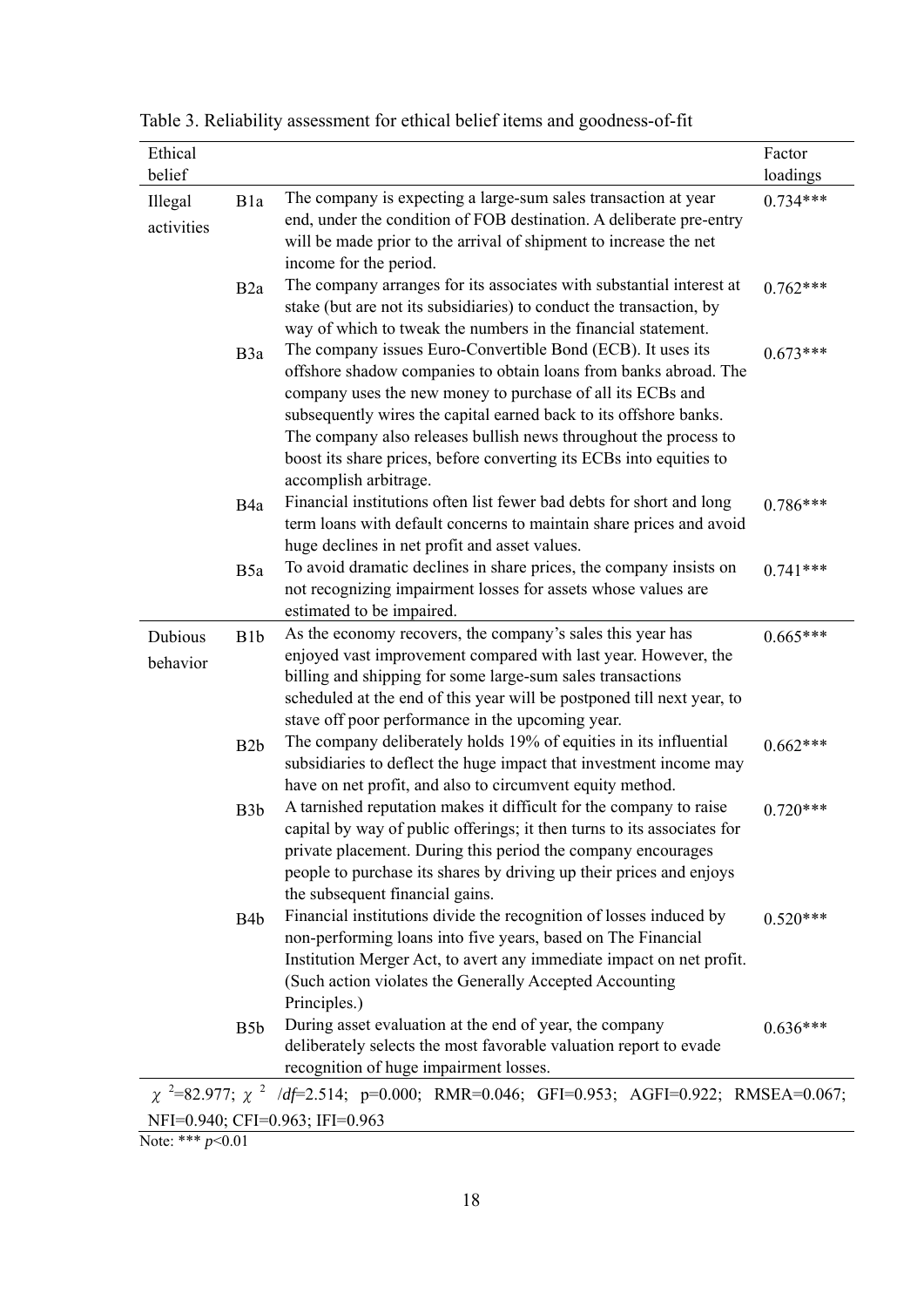Table 4 presents the structural reliability and average variance extracted from each measurement model, juxtaposing the Cronbach's  $\alpha$  with the 32 remaining items related to personal value from the evaluation of the model. Although dropping the measuring variables with low factor loadings reduced the  $\alpha$  values, they remained between the accepted standard of 0.7 to 0.9. The reliability of tradition (0.625) and hedonism (0.596) were below 0.7, which is considered acceptable. These values indicate that overall structural reliability is good. For the average variance extracted, Fornell and Larcker (1981) suggested that composite reliability should generally be above 0.5 and most of the measurement variables passed this standard. Therefore, the reliability of constructs in this study is considered sound.

| Constructs            | Variables          | Cronbach's $\alpha$ | Composite<br>reliability | Average<br>variance<br>extracted |
|-----------------------|--------------------|---------------------|--------------------------|----------------------------------|
| Personal value        | Power              | 0.731               | 0.742                    | 0.500                            |
|                       | Achievement        | 0.850               | 0.852                    | 0.591                            |
|                       | Hedonism           | 0.596               | 0.596                    | 0.425                            |
|                       | <b>Stimulation</b> | 0.872               | 0.874                    | 0.700                            |
|                       | Self-direction     | 0.760               | 0.734                    | 0.482                            |
|                       | Universalism       | 0.764               | 0.766                    | 0.523                            |
|                       | Benevolence        | 0.826               | 0.826                    | 0.613                            |
|                       | Tradition          | 0.625               | 0.633                    | 0.371                            |
|                       | Conformity         | 0.815               | 0.816                    | 0.527                            |
|                       | Security           | 0.761               | 0.762                    | 0.447                            |
| Moral philosophy      | Relativism         | 0.819               | 0.822                    | 0.484                            |
|                       | Idealism           | 0.879               | 0.881                    | 0.555                            |
| <b>Ethical belief</b> | Illegal activities | 0.858               | 0.858                    | 0.548                            |
|                       | Dubious behavior   | 0.776               | 0.778                    | 0.415                            |

Table 4. Reliability assessment for value types, moral philosophy and ethical belief

Schwartz and Boehnke (2004) pointed out that hedonism is related to both self-enhancement and openness to change, but is more closely related to openness to change. In contrast, Feather (1995) and Steenkamp et al. (1999) placed hedonism within the dimension of self-enhancement; therefore, this study separately examined the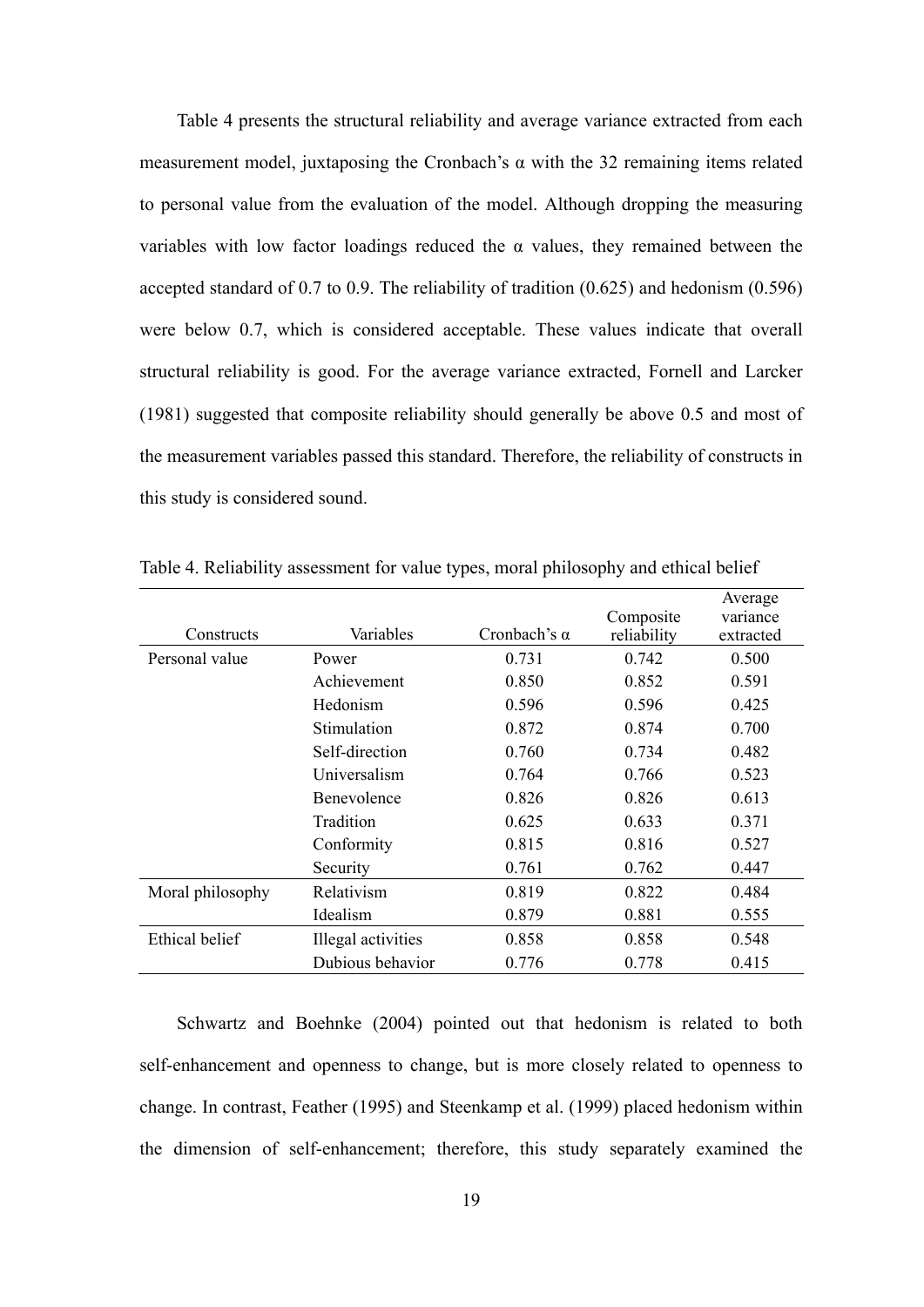structural reliability and average variance of hedonism within the dimensions of self-enhancement and openness to change. Table 5 indicates that hedonism varies little from self-enhancement and openness to change, in terms of structural reliability and the average variance extracted, both of which are above the recommended values. However, hedonism exhibits better goodness-of-fit within the dimension of self-enhancement. In accordance with these results, we subsumed hedonism within the dimension of self-enhancement.

|                            | Hedonism under                       | Hedonism under openness to             |  |  |
|----------------------------|--------------------------------------|----------------------------------------|--|--|
| Construct                  | self-enhancement                     | change                                 |  |  |
|                            | Factor loadings                      | Factor loadings                        |  |  |
| Conservation               | $0.887***$                           | $0.902***$                             |  |  |
| Self-enhancement           | $0.797***$                           | $0.806***$                             |  |  |
| Openness to change         | $0.733***$                           | $0.738***$                             |  |  |
| Self-transcendence         | $0.848***$                           | $0.834***$                             |  |  |
| Composite reliability      | 0.890                                | 0.892                                  |  |  |
| Average variance extracted | 0.670                                | 0.676                                  |  |  |
|                            | $\chi^2$ =2.368, $\chi^2/df$ =2.368, | $\chi^2$ =12.790, $\chi^2/df$ =12.790, |  |  |
|                            | $P=0.124$ ,                          | $P=0.000,$                             |  |  |
| Goodness-of-fit            | RMR=0.009, GFI=0.996,                | RMR= $0.021$ , GFI= $0.982$ ,          |  |  |
|                            | AGFI=0.965, RMSEA=0.064,             | AGFI=0.816, RMSEA=0.188,               |  |  |
|                            | NFI=0.997,CFI=0.998,                 | NFI=0.985, CFI=0.986,                  |  |  |
|                            | $IFI=0.998$                          | $IFI=0.986$                            |  |  |

Table 5. Hedonism under self-enhancement and openness to change dimensions

Note: \*\*\* *p*<0.01

χ<sup>2</sup> =chi-square; χ<sup>2</sup> /*df*=normed chi-square; RMR=root mean squares residual; GFI=goodness-of-fit index; AGFI=adjusted GFI; RMSEA=root mean square error of approximation; NFI=normed fit index; CFI=comparative fit index; IFI=incremental fit index.

To avoid subjectivity in determining the magnitude of unethical actions between Groups A and B, we designed the questionnaire for ethical beliefs with manipulation checks after each item. We then employed the chi-square test for goodness-of-fit to understand whether respondents had the same perceptions of illegality as those adopted by the authors of the study. The statistical results reveal that the perceptions of respondents related to ethical dilemmas conforms to those of the authors, which eliminated concerns related to subjectivity as to the magnitude unethical actions. This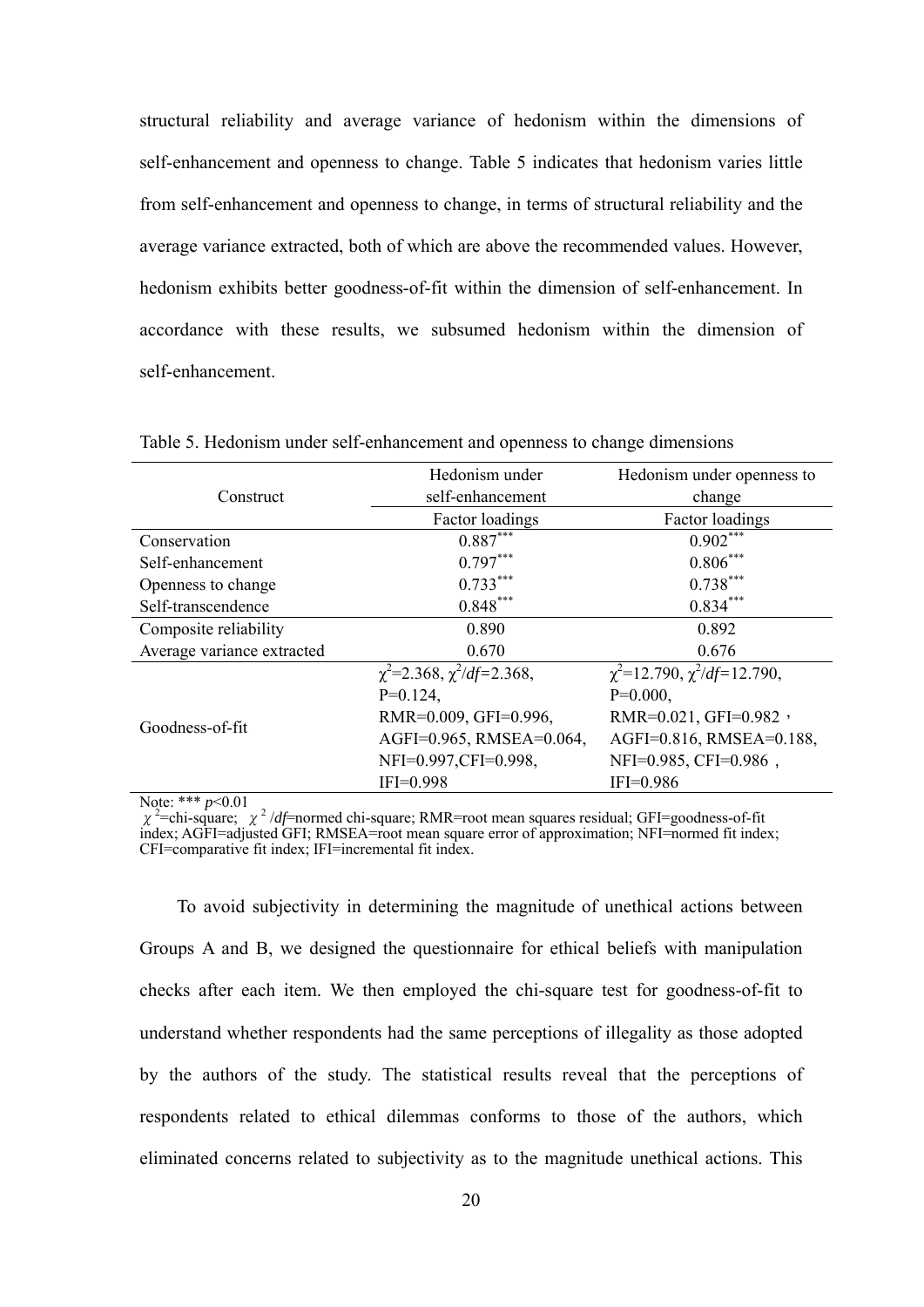study also conducted a paired-sample t-test on the five groups of anecdotes, revealing a significant correlation as well as variations between perceptions of the two anecdotes in each group. This provides further evidence that this approach to the evaluation of ethical beliefs is ideal.

## *Assessment of the measurement model*

Kline (2010) suggested that as long as a correlation coefficient between a pair of constructs does not exceed 0.85, a degree of discriminant validity can be claimed. Table 6 shows the correlation coefficients between the dimensions of moral philosophy, ethical beliefs, and social desirability response. The correlations between conservatism and self-enhancement (*r*=0.713), conservatism and self-transcendence (*r*=0.752), and self-enhancement and openness to change  $(r=0.739)$  all exceeded 0.7. According to Perrinjaquet et al. (2007), the problem of multicollinearity is evident in SVS; therefore, the study implemented a multicollinearity diagnostic method. The results reveal that the variance inflation factor (VIF) of the dimensions is below 10, thereby excluding the problem of multicollinearity.

## *Structural equation modeling analysis*

The hypothesized structural causal model was tested using SEM. We performed a test of the overall model as well as tests of the individual relationships among constructs. The paper presents two constructs: exogenous latent variables (personal values) and endogenous latent variable (ethical beliefs). Moral philosophy served as an intervening variable that takes on the dual role of both an exogenous and endogenous latent variable.

 Figure 1 displays the SEM analysis. This study conducted a goodness-of-fit test on the overall model using absolute, incremental, and parsimonious fit measures (Bollen, 1989; Hair et al, 1998). The results demonstrate that the fit indicator of the overall model in Table 7 lies within the desirable range, indicating a good fit (Bagozzi and Yi, 1988).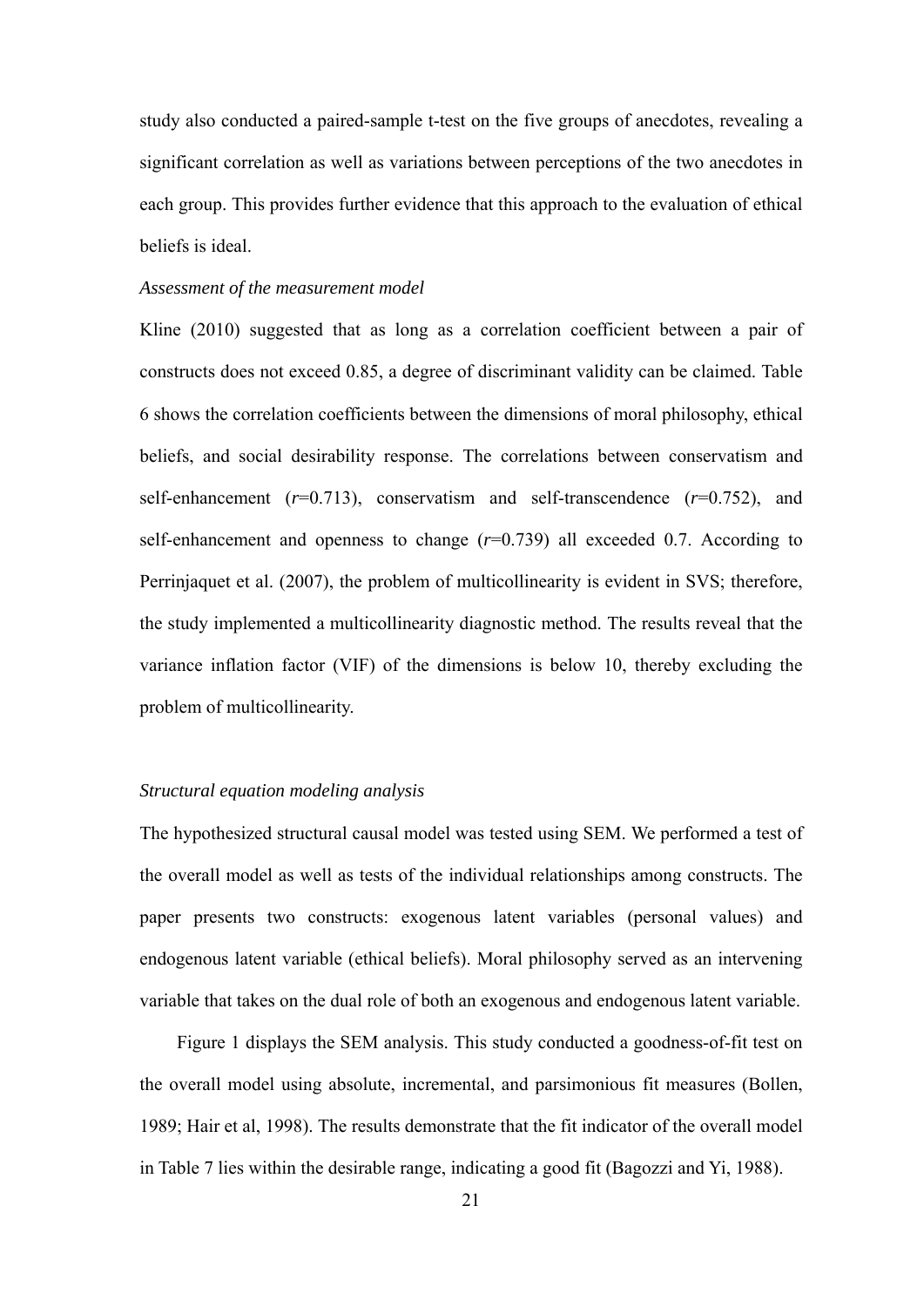|                                  | Conservation | Self-<br>enhancement | Self-<br>transcendence | <b>Openness</b><br>to change | Idealism   | Relativism | Illegal<br>activities | Dubious<br>behavior | Socially<br>desirable<br>responding |
|----------------------------------|--------------|----------------------|------------------------|------------------------------|------------|------------|-----------------------|---------------------|-------------------------------------|
| Conservation                     |              |                      |                        |                              |            |            |                       |                     |                                     |
| Self-enhancement                 | $0.713***$   |                      |                        |                              |            |            |                       |                     |                                     |
| Self-transcendence               | $0.752***$   | $0.667***$           |                        |                              |            |            |                       |                     |                                     |
| Openness to change               | $0.639***$   | $0.739***$           | $0.637***$             |                              |            |            |                       |                     |                                     |
| Idealism                         | $0.384***$   | $0.204***$           | $0.317***$             | $0.174***$                   |            |            |                       |                     |                                     |
| Relativism                       | $0.158***$   | $0.238***$           | $0.113**$              | $0.267***$                   | $0.160***$ |            |                       |                     |                                     |
| Illegal activities               | $0.154***$   | 0.084                | $0.113**$              | 0.051                        | 0.073      | $-0.121**$ |                       |                     |                                     |
| Dubious behavior                 | $0.156***$   | 0.057                | $0.127**$              | 0.063                        | $0.168***$ | $-0.008$   | $0.618***$            |                     |                                     |
| Socially desirable<br>responding | 0.076        | $-0.047$             | 0.044                  | 0.033                        | $0.307***$ | 0.013      | 0.059                 | $0.113**$           |                                     |

Table 6. Correlation coefficients between value dimensions, moral philosophy, ethical beliefs and social desirability responses

Note: \*\*\* *p*<0.01; \*\* *p*<0.05 (two-tailed)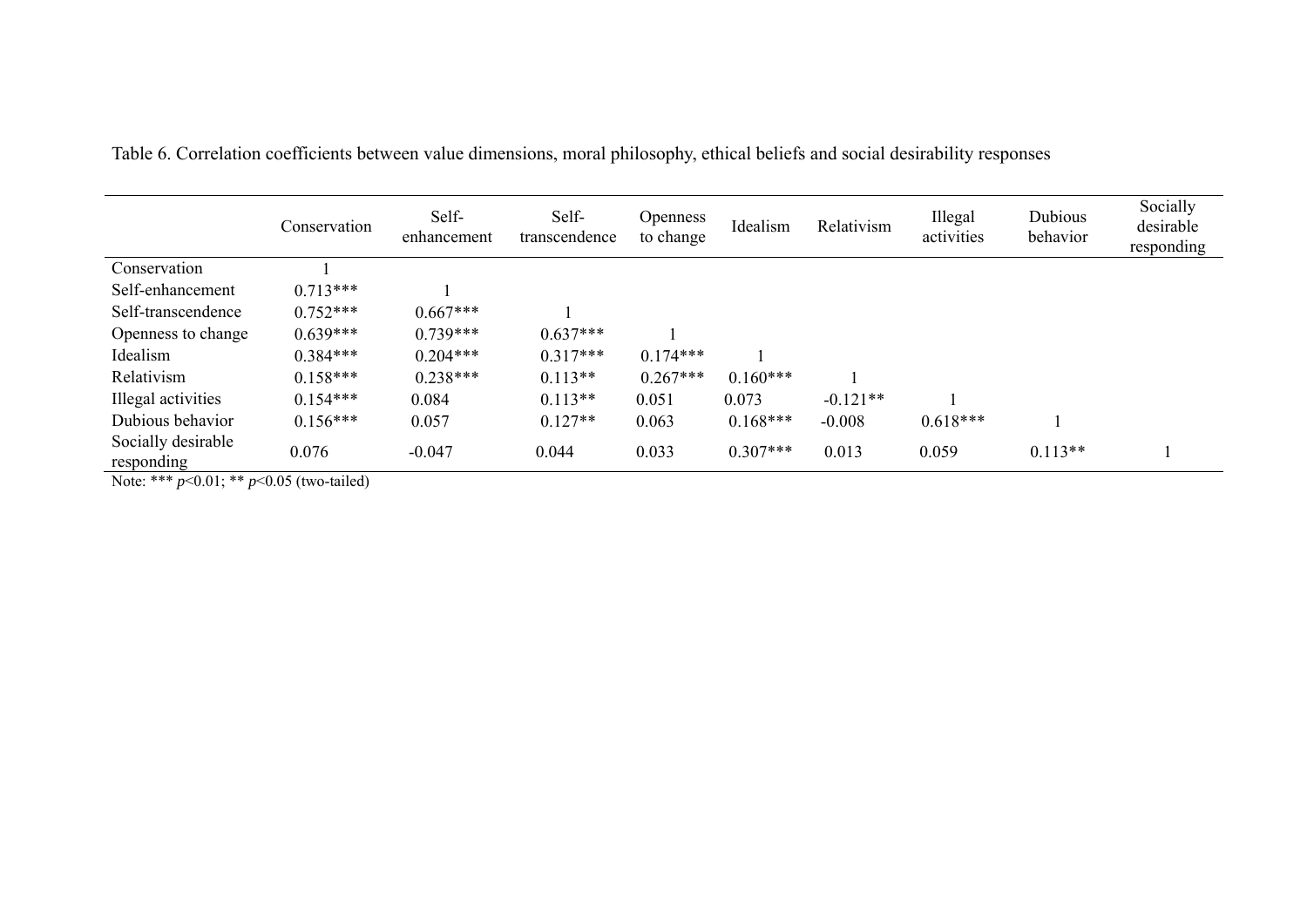

\*\*\*,\*\*,\* Significant at the 0.01, 0.05, and 0.10 levels (two-tailed), respectively.

#### Figure 1. Standardized estimates model

Before abandoning personal values as predictors of ethical beliefs, we incorporated moral philosophy as a mediating variable. As for the influence of moral philosophy on ethical beliefs, our findings are as follows. Idealism is significantly positively associated with the sensitivity of auditors to the dubious behavior of clients ( $\beta_{2,3}=0.155$ , P<0.01); however, the relationship between idealism and illegal activities is not significant  $(\beta_{1,3}=0.083, P>0.1)$ . These results indicate that highly idealistic auditors tend to be more critical of clients' engaging in dubious behavior, which supports *H3*. Relativism was found to be significantly negatively associated with the sensitivity of auditors to the illegal actions of clients ( $\beta_{1,4}$ =-0.124, P<0.05;  $\beta_{2,4}$ =-0.018, P>0.1). As such, auditors with strong relativist views are more likely to acquiesce to the illegal activities of clients; thus, *H 4* is supported.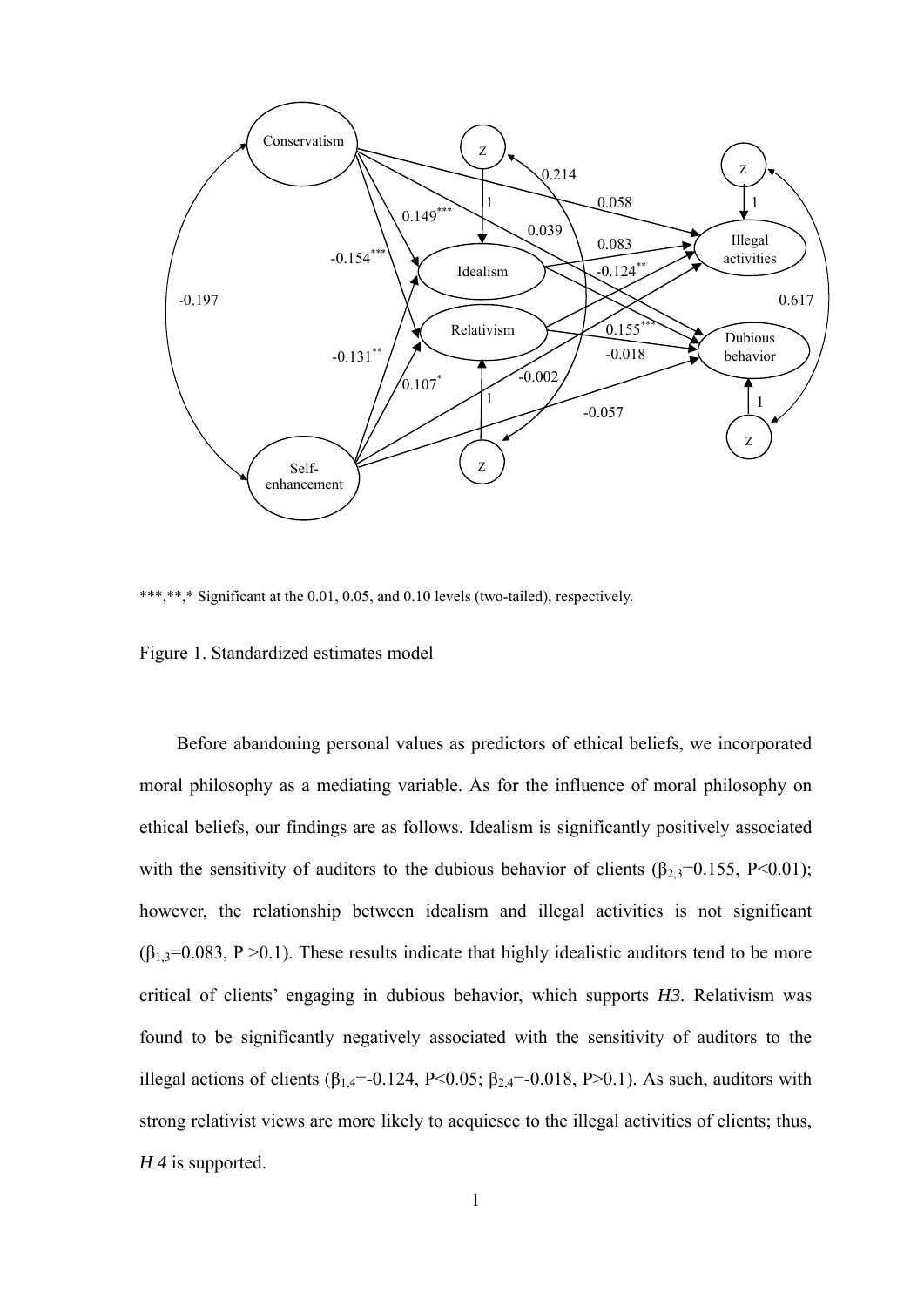As for values and moral philosophy, conservation was significantly positively associated with idealism and negatively associated with relativism ( $\gamma_{5,1}=0.149$ , P<0.01;  $\gamma_{6,1}$ =-0.154, P<0.01). Self-enhancement was significantly negatively associated with idealism ( $\gamma_{5,2}$ =-0.131, P<0.05), but positively associated with relativism ( $\gamma_{6,2}$ =0.107, P<0.1). In addition, the relationship between self-enhancement and relativism was significantly positive ( $\gamma_{6,2}$ =0.107, P<0.05); therefore, *H5* and *H6* are supported.

| Hypot-h<br>eses                                                                                                       | Path                                                 |                    | Path<br>coefficient | Standard<br>deviation | $t-$<br>value | $p-$<br>value        |  |
|-----------------------------------------------------------------------------------------------------------------------|------------------------------------------------------|--------------------|---------------------|-----------------------|---------------|----------------------|--|
| H1                                                                                                                    | Conservation $\rightarrow$ Illegal<br>activities     | $(\gamma_{1,1})$   | 0.058               | 0.045                 | 1.017         | 0.309                |  |
|                                                                                                                       | Conservation $\rightarrow$ Dubious<br>behavior       | $(\gamma_{2,1})$   | 0.039               | 0.054                 | 0.686         | 0.493                |  |
| H2                                                                                                                    | Self-enhancement $\rightarrow$ Illegal<br>activities | $({\gamma}_{1,2})$ | $-0.002$            | 0.047                 | $-0.034$      | 0.973                |  |
|                                                                                                                       | Self-enhancement $\rightarrow$ Dubious<br>behavior   | $(\gamma_{2,2})$   | $-0.057$            | 0.055                 | $-1.024$      | 0.306                |  |
| H <sub>3</sub>                                                                                                        | Idealism $\rightarrow$ Illegal activities            | $(\beta_{1,3})$    | 0.083               | 0.043                 | 1.460         | 0.144                |  |
|                                                                                                                       | Idealism $\rightarrow$ Dubious behavior              | $(\beta_{2,3})$    | 0.155               | 0.051                 | 2.754         | $0.006***$           |  |
| H <sub>4</sub>                                                                                                        | Relativism $\rightarrow$ Illegal activities          | $(\beta_{1,4})$    | $-0.124$            | 0.041                 | $-2.196$      | $0.028***$           |  |
|                                                                                                                       | Relativism $\rightarrow$ Dubious behavior            | $(\beta_{2,4})$    | $-0.018$            | 0.048                 | $-0.319$      | 0.750                |  |
| H <sub>5</sub>                                                                                                        | Conservation $\rightarrow$ Idealism                  | $(\gamma_{5,1})$   | 0.149               | 0.058                 | 2.745         | $0.006***$           |  |
|                                                                                                                       | Conservation $\rightarrow$ Relativism                | $(\gamma_{6,1})$   | $-0.154$            | 0.061                 | $-2.829$      | $0.005***$           |  |
| H <sub>6</sub>                                                                                                        | $Self-enhancement \rightarrow Idealism$              | $(\gamma_{5,2})$   | $-0.131$            | 0.060                 | $-2.411$      | $0.016***$           |  |
|                                                                                                                       | Self-enhancement $\rightarrow$<br>Relativism         | $(\gamma_{6,2})$   | 0.107               | 0.063                 | 1.954         | $0.051$ <sup>*</sup> |  |
| $\chi^2 = 0$ ; $\chi^2$ /df = -; GFI = 1.000; AGFI = -; RMR = 0.000; RMSEA = -; NFI = 1.000; CFI = 1.000; IFI = 1.000 |                                                      |                    |                     |                       |               |                      |  |
| (Saturated model)                                                                                                     |                                                      |                    |                     |                       |               |                      |  |

Table 7. Structural equation modeling analysis

\*\*\*,\*\*,\* Significant at the 0.01, 0.05, and 0.10 levels, respectively.

#### *Social desirability response*

The study adopted MC-C to measure how auditors respond to pressure to act in a socially desirable manner. According to Zerbe and Paulhus (1987), high scores on the MC suggest a tendency to under-report undesirable behaviors. As a result, data from such respondents cannot be considered valid and the quick fix is to discard them. To determine whether ethical beliefs were influenced by social expectations, we performed sensitivity analysis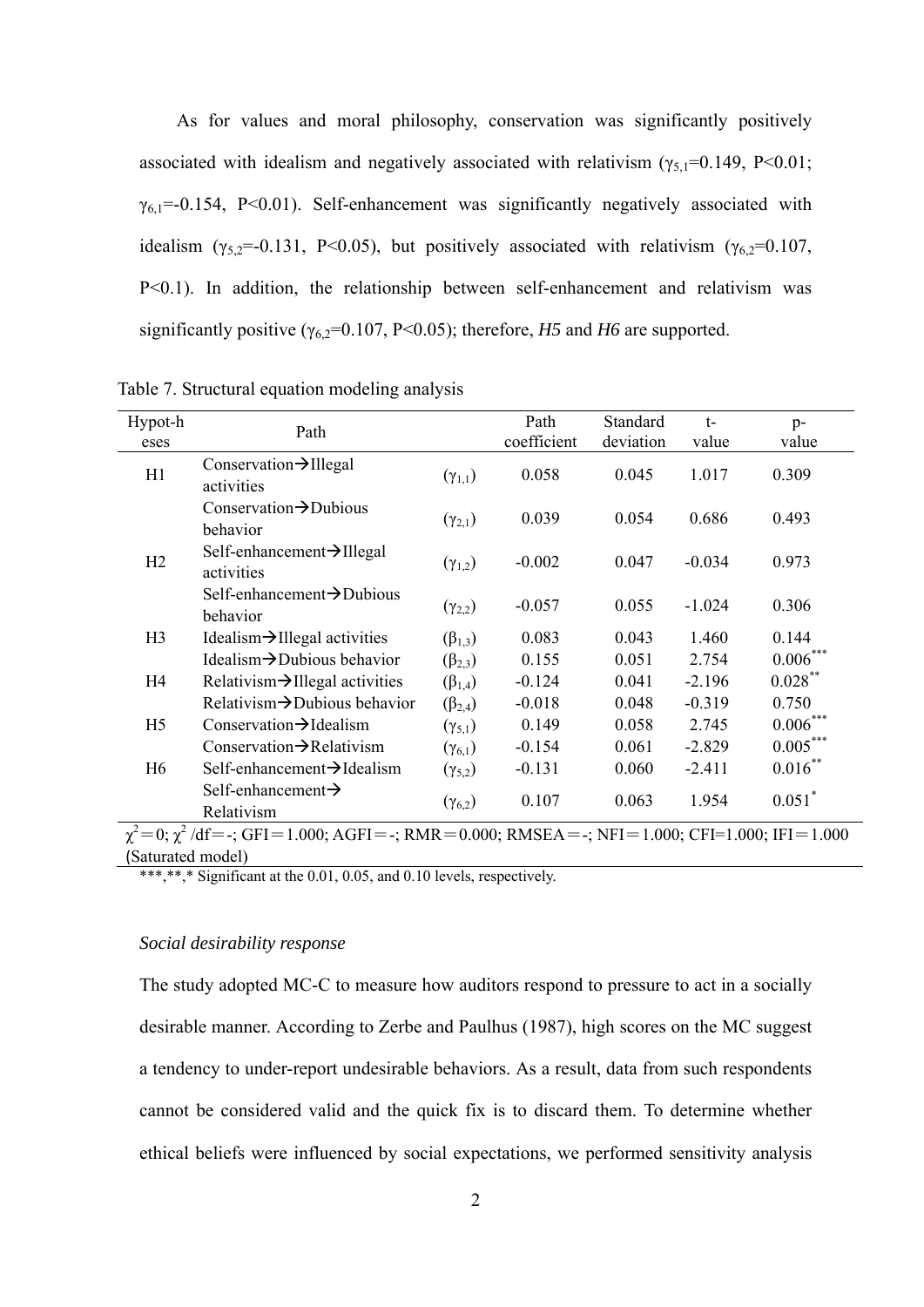and eliminated the data from auditors with social desirability responses above 7 points. According to the correlation analysis in Table 6, social desirability response is positively correlated to the sensitivity of auditors toward the ethical behavior of clients  $(r=0.113)$ . We investigated the relationship between social desirability response and each of the ten anecdotes, the results of which demonstrate a significant association between social desirability and ethical belief item B5b (data not shown). Thus, we investigated whether the empirical results would change after dropping the problematic data. Except for slight adjustments in the level of significance, the results from sensitivity analysis matched those prior to this adjustment, as shown in Fig. 2. Thus, it can be concluded that ethical beliefs in this study were not susceptible to social desirability response. This conclusion does not alter the hypotheses or framework of this paper.



\*\*,\* Significant at the 0.01, 0.05, and 0.10 levels (two-tailed), respectively.

Figure 2. Standardized estimates model after controls for social desirability response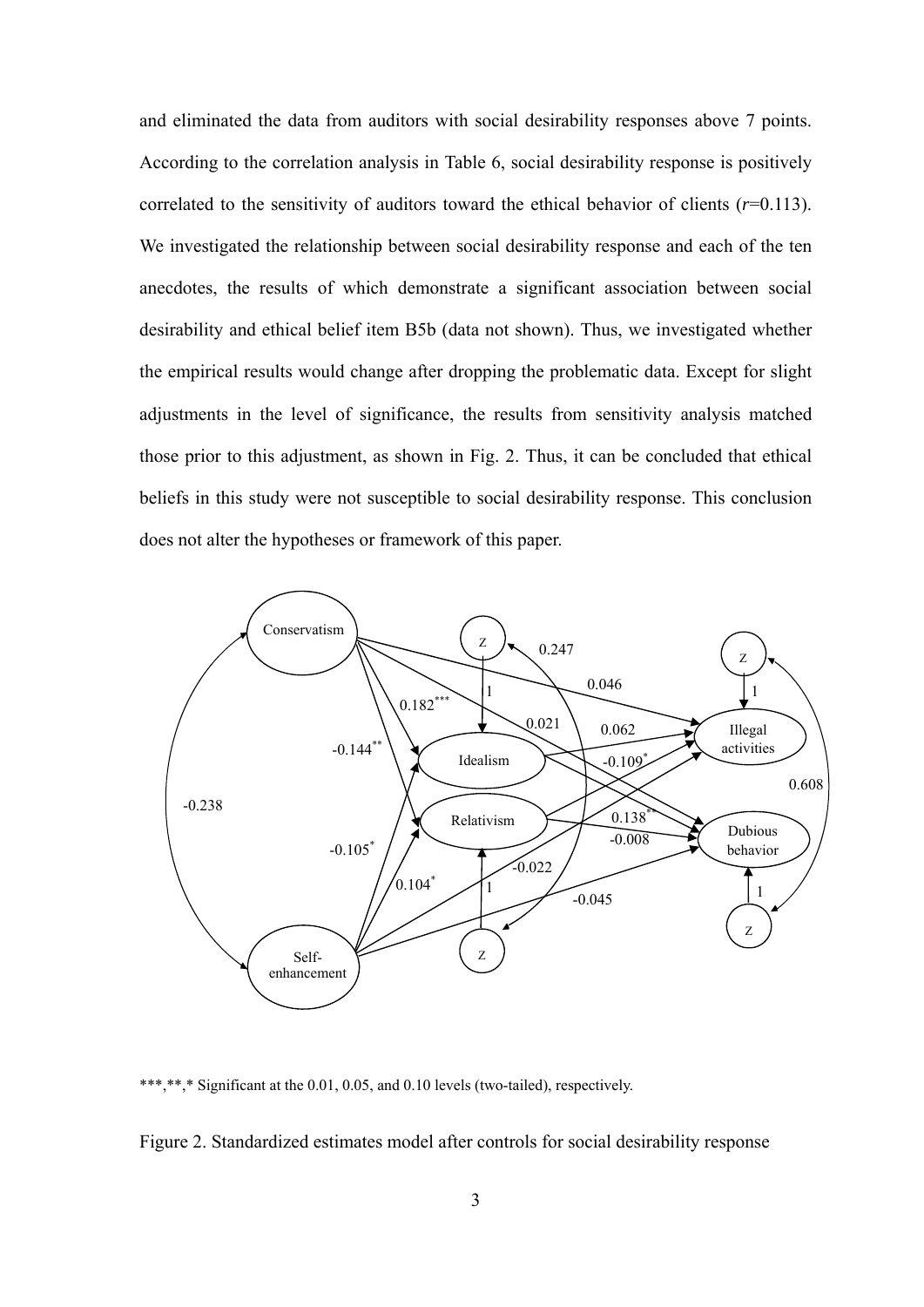## **Discussion and Conclusion**

This study employed SEM to examine the influence of personal value preferences on the ethical beliefs of auditors. We also sought to discover whether moral philosophy serves as a mediator in the relationship between value preferences and the ethical beliefs of auditors. The findings of the study are as follows. Value preferences alone fail as predictors of ethical beliefs. One possible explanation is that one's ethical orientation depends more on dispositional factors than personal values. Shafer et al. (2001) argued that dispositional and contextual factors may override the influence of personal values on the ethical valuations of auditors.

Idealism was positively associated with the sensitivity of auditors toward the dubious behavior of clients. Relativism is negatively associated with sensitivity to clients' engaging in illegal activities. These results are consistent with Forsyth, Nye and Kelley (1988), who pointed out that idealistic individuals more strongly endorse the need to make decisions based on moral principles, whereas those with relativist views tend to espouse a moral philosophy based on a rejection of an absolute moral code. On the other hand, auditors with relativist views endorse basing their actions on personal whims or the expediency of the moment. Relativists refuse to accept any universal code of moral absolutes, preferring to believe that morality is a subjective issue that varies according to the viewpoint of the individual.

 As predicted, idealist auditors were more likely to condemn the actions of clients that violated moral norms, while relativist auditors were more permissive. Consistent with Shaub et al. (1993), our findings demonstrate that auditors with strong relativist views tend to overlook ethical issues.

Conservative values were positively associated with idealism and negatively associated with relativism. These results indicate that idealist auditors are more likely to endorse conservative attitudes with regard to ethical issues, while relativist auditors seek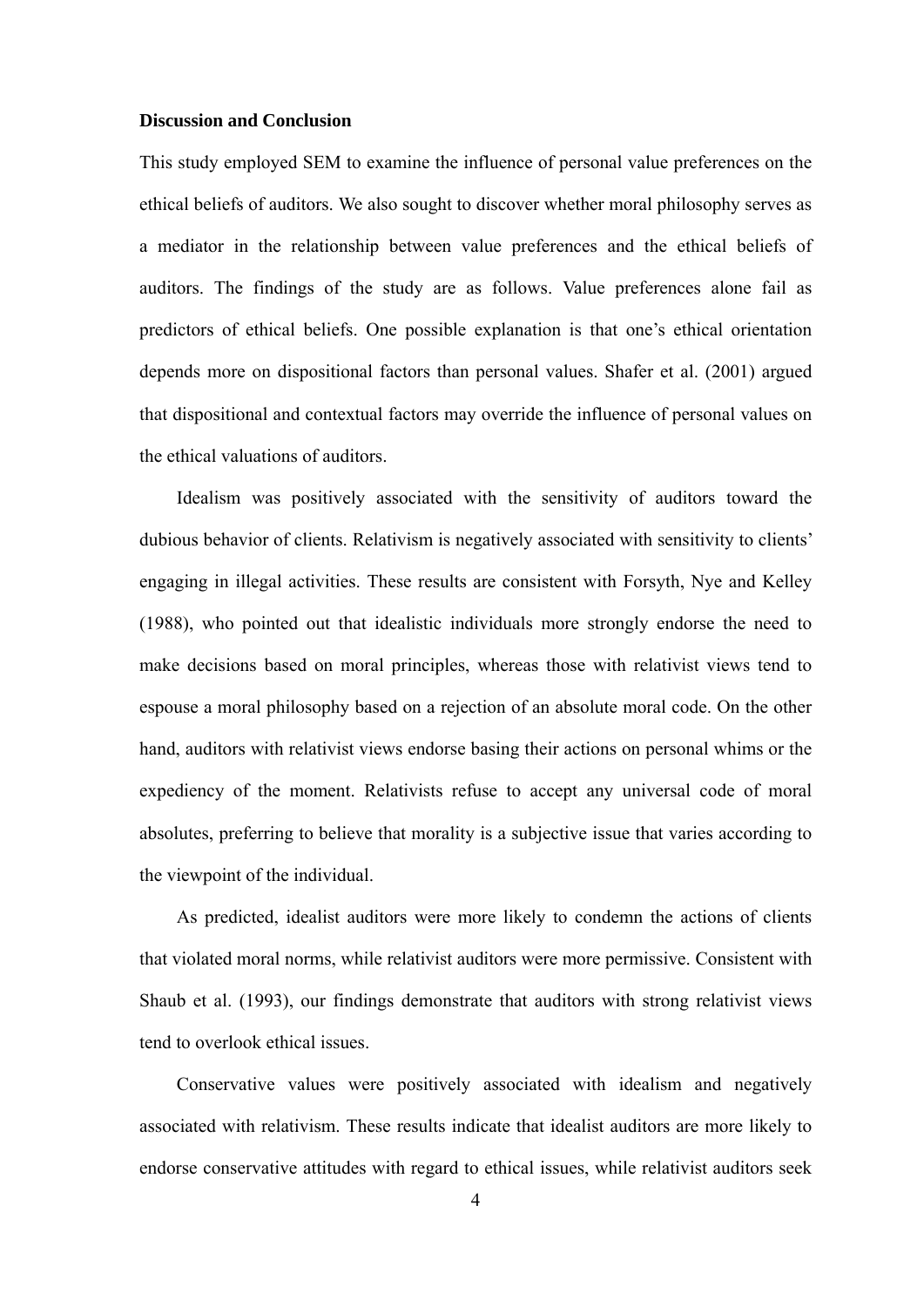only to determine whether the action yielded a positive outcome in a given situation. Moreover, auditors strongly motivated by values based on self-enhancement were negatively associated with idealism in ethics and positively associated with relativism. Therefore, it can be concluded that relativist auditors endorse attitudes of self-serving with regard to ethical issues.

Although personal values were shown to have no effect on the ethical judgment of auditors, they are not entirely ineffective in influencing ethical beliefs. One plausible explanation is that scenarios designed to measure ethical beliefs do not solicit intuitive judgments. Respondents were asked to answer questions after deliberating on judgment dilemmas that had been manipulated for ethical intensity. The responses do not demonstrate a direct influence of personal values on ethical beliefs. Instead, personal values have an indirect influence on ethical beliefs via moral philosophy, which influences ethical judgments. Collectively, our empirical results support those of previous studies, which indicate that moral philosophy is related to ethical sensitivity (Shaub et al., 1993). These results also identify the role of moral philosophy as a mediator for the personal values and ethical beliefs of auditors, shedding light on how personal values can influence ethical sensitivity.

This study could have taken a number of directions; however, we concentrated on individual factors related to auditors, largely discounting the relationship between contextual factors and ethical beliefs. Treviño and Weaver (2003) pointed out that the ethical reasoning of auditors is influenced by multiple variables and their interactions. Nevertheless, developing a comprehensive understanding of the ethical behavior of auditors requires that factors associated with the ethical behavior of auditors be considered. For instance, professional and organizational commitments of auditors could override their ethical beliefs. Conversely, auditors who are more committed to the profession are expected to be more responsive to ethical issues (Shaub et al. 1993).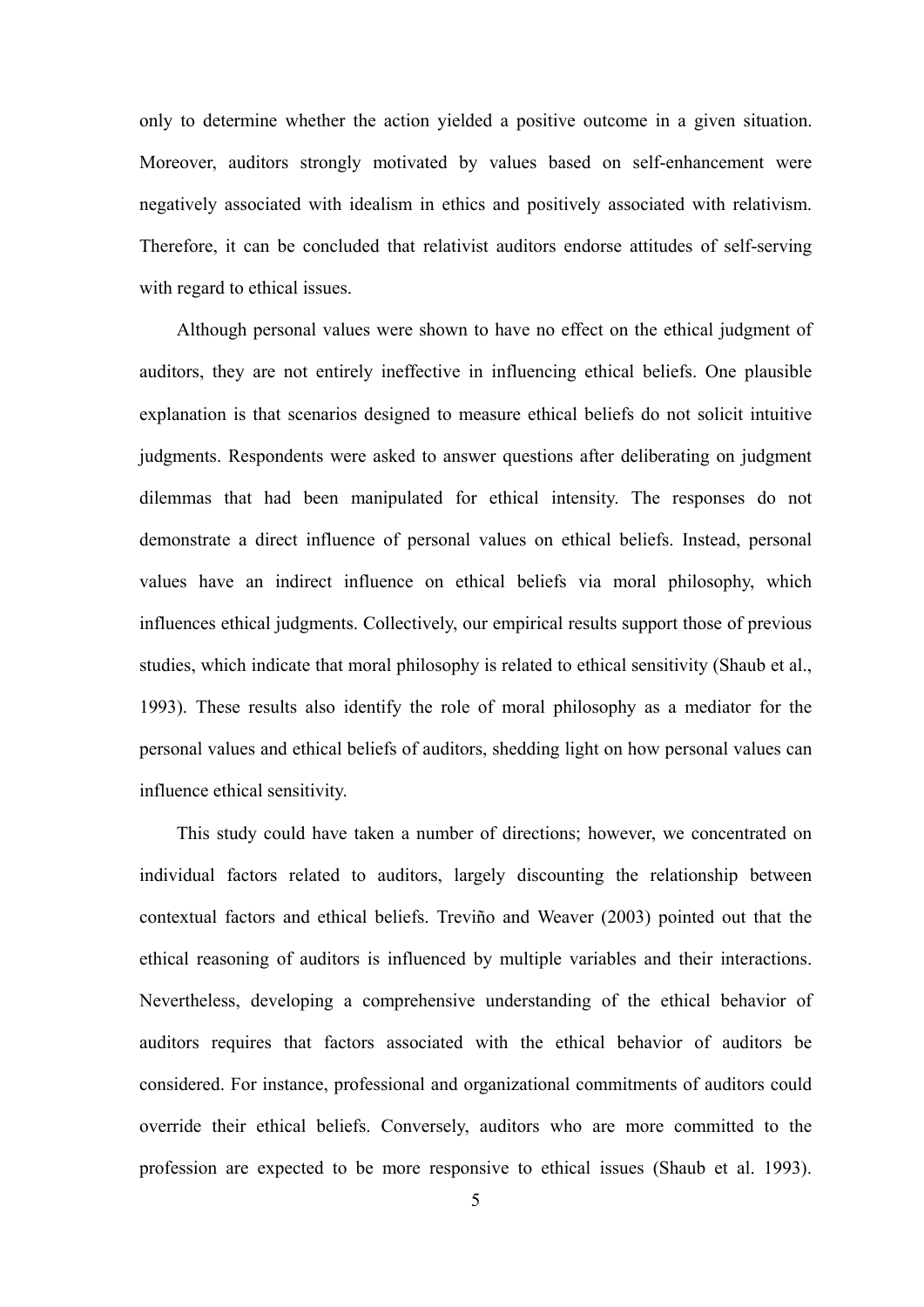Similarly, if the tone set by the managers of auditing firms promotes ethical behavior, auditors could become more critical towards unethical conduct. Other individual factors may also have a significant impact on the moral philosophy and beliefs of auditors, such as the size of the auditing firm as well as the experience or gender of the auditor (e.g., Shaub and Lawrence, 1996; Lawrence and Shaub, 1997; Pierce and Sweeny, 2010).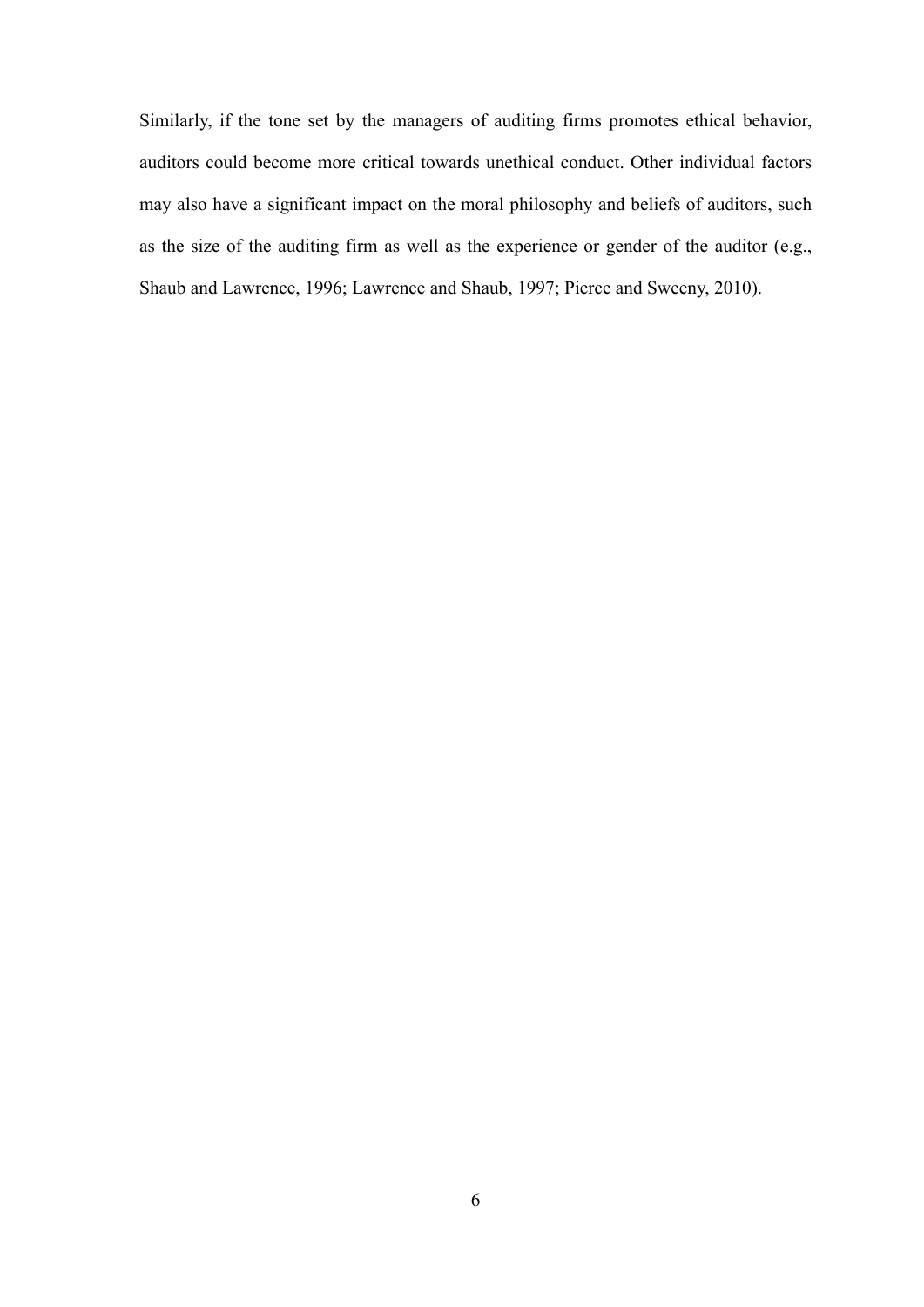# **References**

- Bagozzi, R.P. and Yi, Y. (1998), "On the evaluation of structural equation models", *Journal of the Academy of Marketing Science*, Vol. 16 No. 1, pp. 74-94.
- Baiman, S., Evans III, J.H. and Nagarajan, N.J. (1991), "Collusion in auditing", *Journal of Accounting Research*, Vol. 29 No. 1, pp. 1-18.
- Barnett, T., Bass, K. and Brown, G. (1996), "Religiosity, ethical ideology and intentions to report a peer's wrongdoing", *Journal of Business Ethics*, Vol. 15 No. 11, pp. 1161– 1174.
- Bollen, K. A. (1989), *Structural equations with latent variables*, John Wiley & Sons, New York.
- Brief, A.P., Dukerich, J.M., Brown, P.R. and Brett, J.F. (1996), "What's wrong with the Treadway Commission report? Experimental analyses of the effects of personal values and codes of conduct on fraudulent financial reporting", *Journal of Business Ethics*, Vol. 15 No. 2, pp. 183-98.
- Chin, W.W. (1998), "The partial least squares approach to structural equation modeling", in Marcoulides, G.A. (Ed.), *Modern Methods for Business Research*, Lawrence Erlbaum Associates, Mahwah, NJ, pp. 295-336.
- Cullinan, C. (2004), "Enron as a symptom of audit process breakdown: Can the Sarbanes-Oxley Act cure the disease?" *Critical Perspectives on Accounting*, Vol. 15 No. 6-7, pp. 853–864.
- Cohen, J.R., and Pant, L.W. (1991), "Beyond bean counting: Establishing high ethical standards in the public accounting profession", *Journal of Business Ethics*, Vol. 10 No. 1, pp. 45-56.
- Cohen, J.R., Pant, L.W. and Sharp, D.J. (1996), "Measuring the ethical awareness and ethical orientation of Canadian auditors", *Behavioral Research in Accounting*, Vol. 8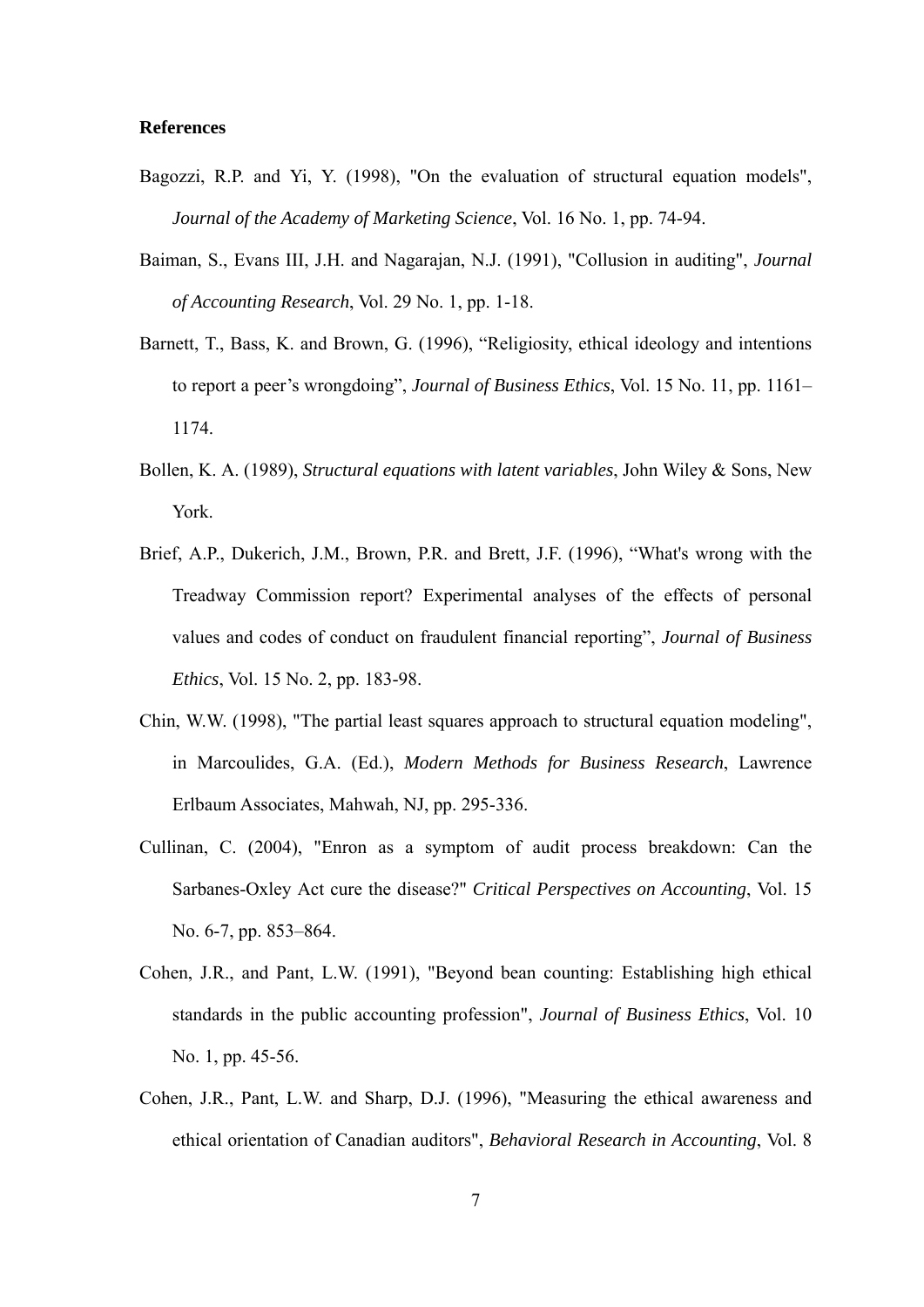(Supplement), pp. 98-119.

Cohen, J.R., Pant, L.W. and Sharp, D.J. (2001), "An examination of differences in ethical decision-making between Canadian business students and accounting professionals", *Journal of Business Ethics*, Vol. 30 No. 4, pp. 319-336.

Crowne, D.P. (1979), *The experimental study of personality*, Erlbaum, Hillsdale, NJ

- Crowne, D.P. and Marlowe, D. (1960), "A new scale of social desirability independent of psychopathology", *Journal of Consulting Psychology*, Vol. 24, pp. 349-354.
- DeZoort, F.T. and Lord, A.T. (2001), "The impact of commitment and moral reasoning on auditors' responses to social influence", *Accounting, Organizations and Society*, Vol. 26 No. 3, pp. 215-235.
- Douglas, P.C., Davidson, R.A. and Schwartz, B.N. (2001), "The effect of organizational culture and ethical orientation on accountants' ethical judgments", *Journal of Business Ethics*, Vol. 34 No. 2, pp. 101-121.
- Erffmeyer, R., Keillor, B. and LeClair, D.T. (1999), "An empirical investigation of Japanese consumer ethics", *Journal of Business Ethics*, Vol. 18 No. 1, pp. 35-50.
- Feather, N. T. (1995), "Values, valences, and choice: The Influence of values on the perceived attractiveness and choice of alternatives", *Journal of Personality and Social Psychology*, Vol. 68 No. 6, pp. 1135–1151.
- Ferrell, O.C. and Gresham, L.G. (1985), "A contingency framework for understanding ethical decision-making in marketing", *Journal of Marketing*, Vol. 49 No. 3, pp. 87-96.
- Fornell, C. and Larcker, D.F. (1981), "Structural equation models with unobservable variables and measurement error", *Journal of Marketing Research*, Vol. 18 No. 2, pp. 39-50.
- Forsyth, D.R. (1980), "A taxonomy of ethical ideologies", *Journal of Personality and Social Psychology*, Vol. 39, pp. 175-184.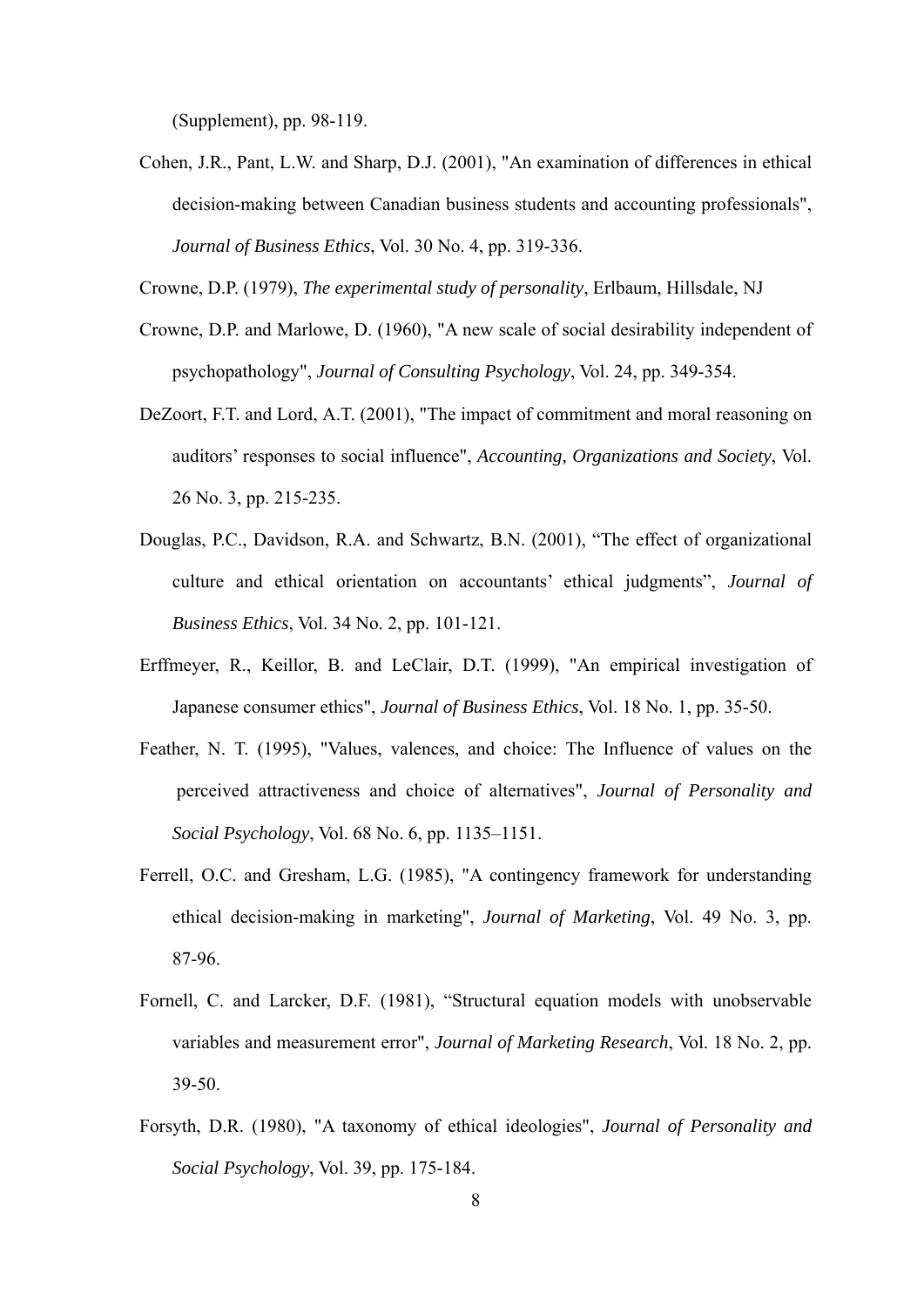- Forsyth, D.R. (1992), "Judging the morality of business practices: The influence of personal moral philosophies", *Journal of Business Ethics*, Vol. 11 No. 5-6, pp. 461-470.
- Forsyth, D.R., Nye, J.L. and Kelley, K.N. (1988), "Idealism, relativism, and the ethic of caring", *Journal of Psychology*, Vol. 122, pp. 243-248.
- Gaa, J. 1992. 'Discussion of a model of auditors' ethical decision processes'. *Auditing: A Journal of Practice and Theory* 11:Supplement, 60-66.
- Gendron, Y., Suddaby, R. and Lam, H. (2006), "An examination of the ethical commitment of professional accountants to auditor independence", *Journal of Business Ethics*, Vol. 64 No. 2, pp. 169-193.
- Hairs, J.F., Anderson, R.E., Tatham, R.L. and Black, W.C. (1998), *Multivariate Data Analysis*, Macmillan, New York, NY.
- Hunt, S.D. and Vitell. S. (1986), "A general theory of marketing ethics", *Journal of Macromarketing*, Vol. 6 No. 1, pp. 5-15.
- Hunt, S.D. and Vitell, S. (1993), "The general theory of marketing ethics: A retrospective and revision", in Smith, N.C. and Quelch, J.A. (Eds.), *Ethics in Marketing*, Irwin, Homewood, CA, pp. 775-784.
- Jones, T.M. (1991), "Ethical decision-making by individuals in organizations: An issue-contingent model", *Academy of Management Review*, Vol. 16 No. 2, pp. 366-395.
- Jones, J., Massey, D.W. and Thorne, L. (2003), "Auditors' ethical reasoning: Insights from past research and implications for the future", *Journal of Accounting Literature*, Vol. 22, pp. 45-103.
- Kahle, L.R. (1983), *Social values and social change adaptation to life in America*. Praeger, New York, NY.
- Kane, E.J. (2004), "Continuing dangers of disinformation in corporate accounting reports", *Review of Financial economics*, Vol. 13 No. 1-2, pp. 149-164.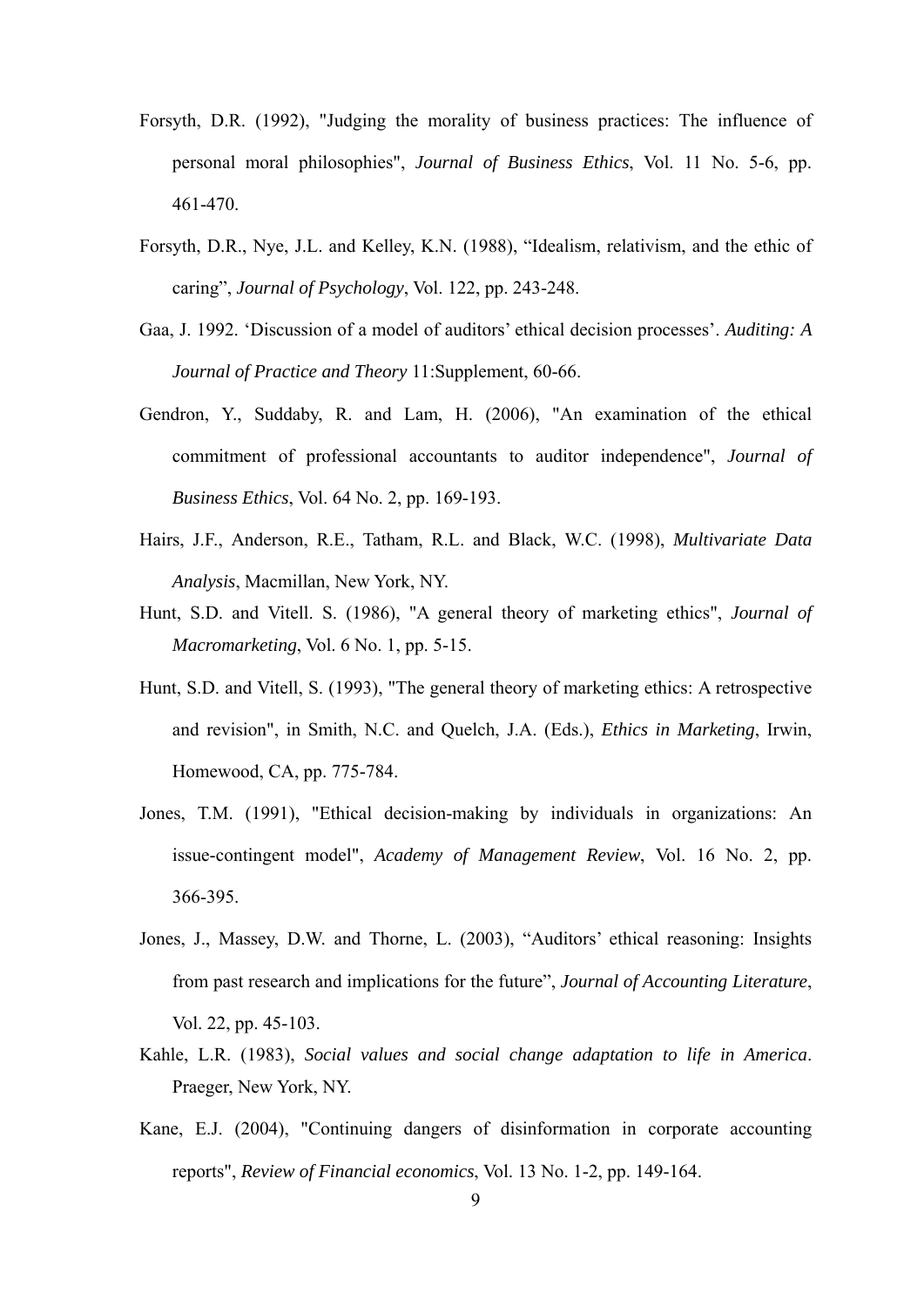- Karacaer, S., Gohar, R., Aygün, M. and Sayin, C. (2009), "Effects of personal values on auditor's ethical decisions: A comparison of Pakistani and Turkish professional auditors", *Journal of Business Ethics*, Vol. 88 No. 1, pp. 53-64.
- Kleiser, S.B., Sivadas, E., Kellaris, J.J. and Dahlstrom, R.F. (2003), "Ethical ideologies: Efficient assessment and influence on ethical judgments of marketing Practices", *Psychology and Marketing*, Vol. 20 No. 1, pp. 1–21.
- Kline, R.B. (2010), *Principles and practice of structural equation modeling* (3rd ed.), Guilford Press, New York, NY.
- Libby, T. and Thorne, L. (2007), "The development of a measure of auditors' virtue", *Journal of Business Ethics*, Vol. 71 No. 1, pp. 89-99.
- Miller, P.B.W. and Bahnson, P.R. (2004,), "Audit revolution: from compliance to adding value", *Accounting Today*, 26 July, pp. 14–15.
- Moore, G. and Scott, M.R. (1989), "Auditors' legal liability, collusion with management, and investors' loss", *Contemporary Accounting Research* Vol. 5 No. 2, pp. 754-774.
- Patterson, D.M. (2001), "Causal effects of regulatory, organizational and personal factors on ethical sensitivity", *Journal of Business Ethics*, Vol. 30 No. 2, pp. 123-159.
- Perrinjaquet, A., Furrer, O., Usunier, J.C., Cestre, G. and Valette-Florence, P. (2007), "A test of the quasi-circumplex structure of human values", *Journal of Research in Personality*, Vol. 41, pp. 820-840.
- Pierce B. and Sweeney B. (2010), "The relationship between demographic variables and ethical decision-making of trainee accountants", *International Journal of Auditing*, Vol. 14 No. 1, pp. 79-99.
- Ponemon, L.A. (1993), "The influence of ethical reasoning on auditors' perceptions of management's integrity and competence", *Advances in Accounting*, Vol. 11, pp. 1-29.
- Preston, A.M., Cooper, D.J., Scarbrough, D.P. and Chilton, R.C. (1995), "Changes in the code of ethics of the U.S. accounting profession, 1917 & 1988: The continual quest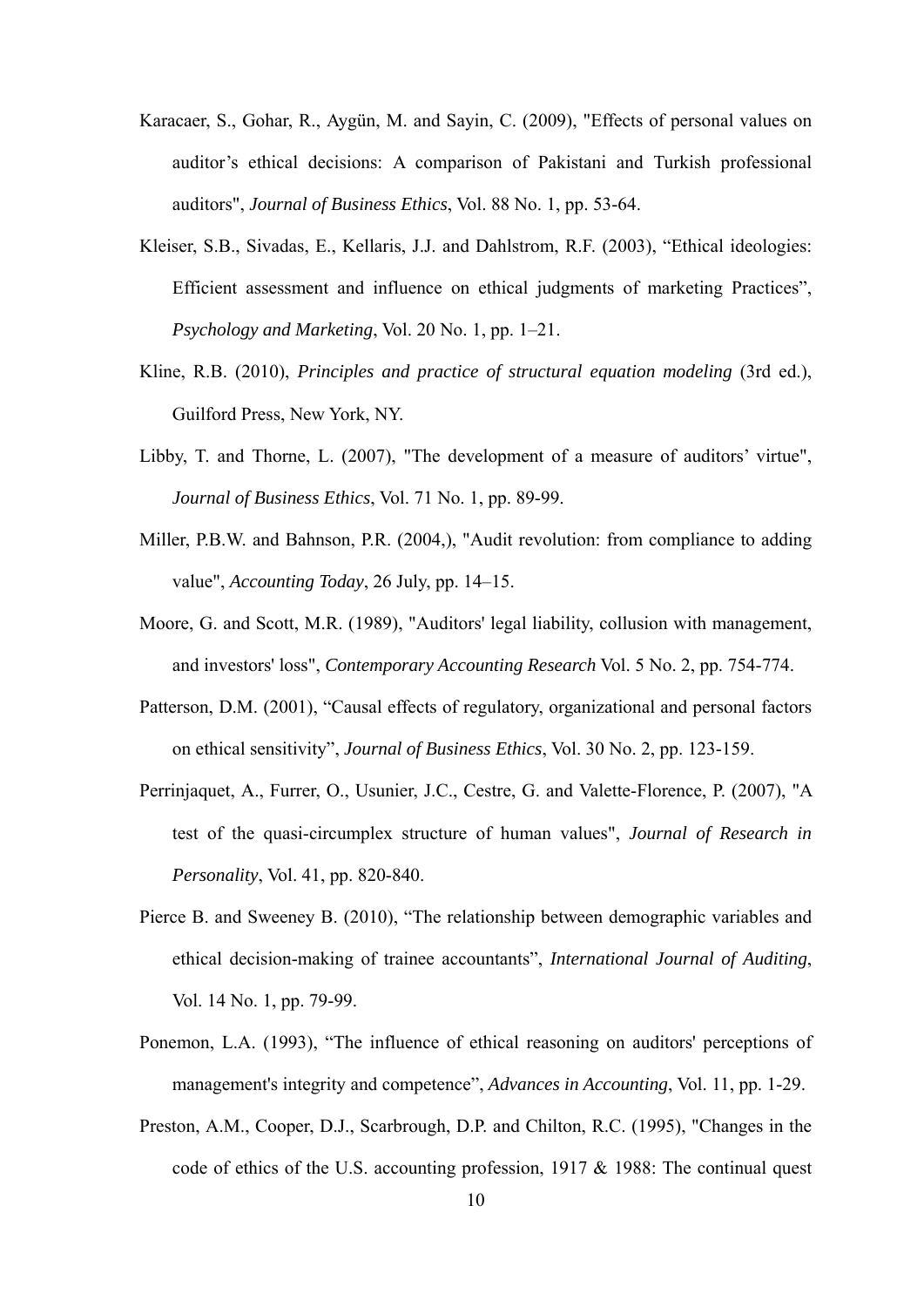for legitimation", *Accounting, Organizations & Society*, Vol. 20 No. 6, pp. 507-546.

- Rallapalli, K.C., Vitell, S.J. and Szenbach, S. (2000), "Marketers' norms and personal values: An empirical study of marketing professionals", *Journal of Business Ethics*, Vol. 24 No. 1, pp. 65-75.
- Rallapalli, K.C., Vitell, S.J., Wiebe, F.A. and Barnes, J.H. (1994), "Consumer ethical beliefs and personality traits: An exploratory analysis", *Journal of Business Ethics*, Vol. 13 No. 7, pp. 487-495.
- Randall, D.M. and Fernandes, M.F. (1991), "The social desirability response bias in ethics research", *Journal of Business Ethics*, Vol. 10 No. 11, pp. 805-817.
- Rawwas, M.Y.A. (1996), "Consumer Ethics: An empirical investigation of the ethical beliefs of Austrian consumers", *Journal of Business Ethics*, Vol. 15 No. 9, pp. 1009-1019.
- Rest, J.R. (1986), *Moral development: Advances in research and theory*, Praeger, New York, NY.
- Reynolds, W.M. (1982), "Development of reliable and valid short forms of the Marlowe– Crowne Social Desirability Scale", *Journal of Clinical Psychology*, Vol. 38 No. 1, pp. 119–125.
- Rokeach, M. (1973), *The nature of human values*, The Free Press, New York, NY.
- Satava, D., Caldwell, C. and Richards, L. (2006), "Ethics and the auditing culture: Rethinking the foundation of accounting and auditing", *Journal of Business Ethics*, Vol. 64 No. 3, pp. 271-284.
- Schlenker, B.R. and Forsyth, D.R. (1977), "On the ethics of psychological research", *Journal of Experimental Social Psychology*, Vol. 13, pp. 369-396.
- Schwartz, S.H. (1992), "Universals in the content and structure of values: Theoretical advances and empirical tests in 20 countries", in Zanna, M.P. (Ed.), *Advances in Experimental Social Psychology*, Academic Press, Orlando, FL, pp. 1-65.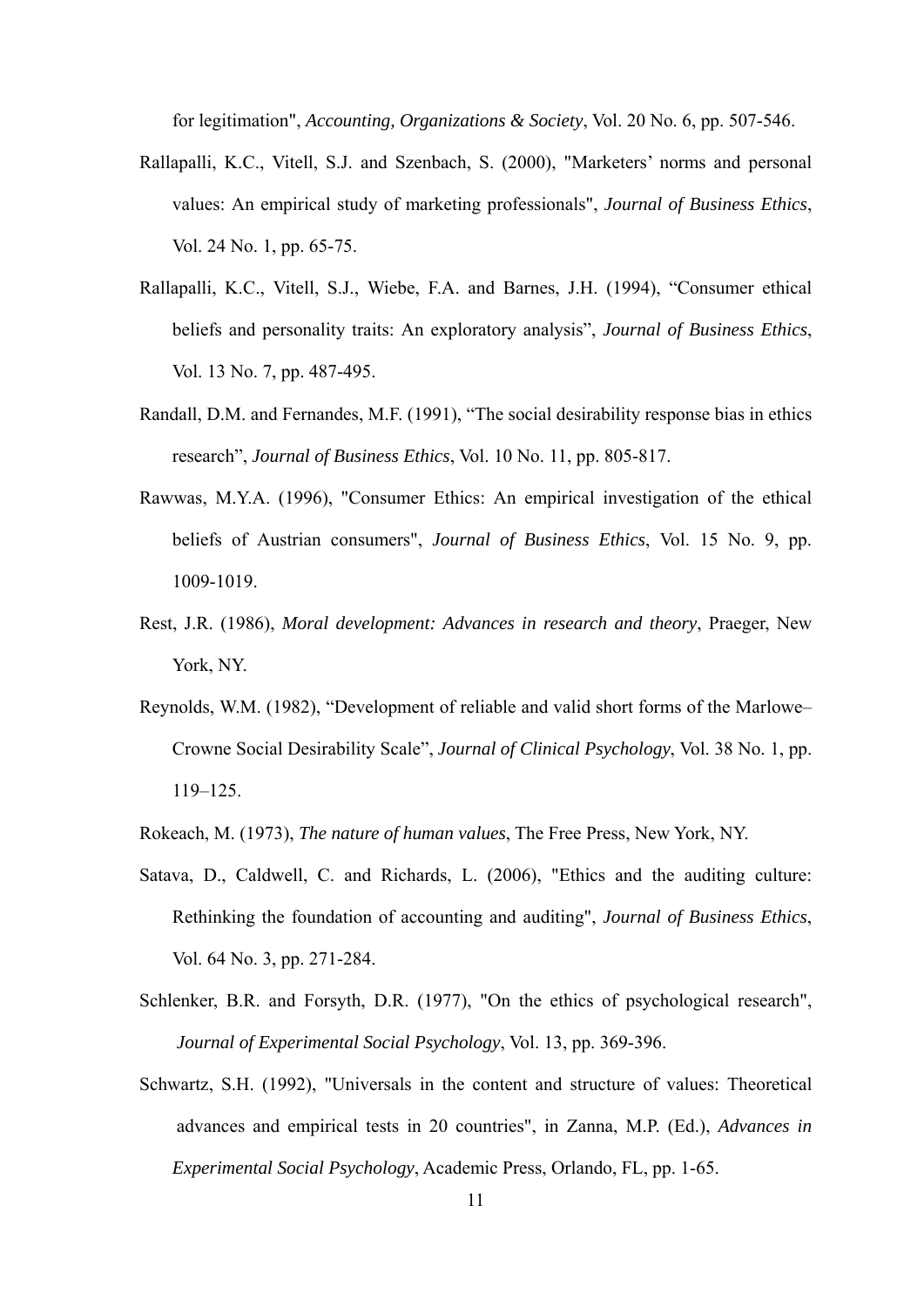- Schwartz, S.H. and Boehnke, K. (2004), "Evaluating the structure of human values with confirmatory factor analysis", *Journal of Research in Personality*, Vol. 38, pp. 230-255.
- Schwartz, S.H. and Sagiv, L. (1995), "Identifying culture specifics in the content and structure of values", *Journal of Cross-Cultural Psychology*, Vol. 26, pp. 92-116.
- Shafer, W.E., Fukukawa, K. and Lee, G.M. (2007), "Values and the perceived importance of ethics and social responsibility: The U. S. versus China", *Journal of Business Ethics*, Vol. 70 No. 3, pp. 265-284.
- Shafer, W.E., Morris, R.E. and Ketchand, A.A. (2001), "Effects of personal values on auditors' ethical decisions", *Accounting, Auditing & Accountability Journal*, Vol. 14 No. 3, pp. 254-277.
- Shaub, M.K., Finn, D.W. and Munter, P. (1993), "The effects of auditors' ethical orientation on commitment and ethical sensitivity", *Behavioral Research in Accounting*, Vol. 5, pp. 145-169.
- Shaub, M.K. and Lawrence, J.E. (1996), "Ethics, experience and professional skepticism: A situational analysis", *Behavioral Research in Accounting*, Vol. 8(Supplement), pp. 124-157.
- Singhapakdi, A. and Vitell, S.J. (1993), "Personal and professional values underlying the ethical judgments of marketers", *Journal of Business Ethics*, Vol. 12 No. 7, pp. 525-533.
- Steenhaut, S. and Van Kenhove, P. (2006), "An empirical investigation of the relationships among a consumer's personal value, ethical ideology and ethical beliefs", *Journal of Business Ethics*, Vol. 64 No. 2, pp. 137-155.
- Steenkamp, J-B.E.M., ter Hofstede, F. and Wedel, M. (1999), "A cross-national investigation into the individual and cultural antecedents of consumer innovativeness", *Journal of Marketing*, Vol. 63 No. 2, pp. 55-69.